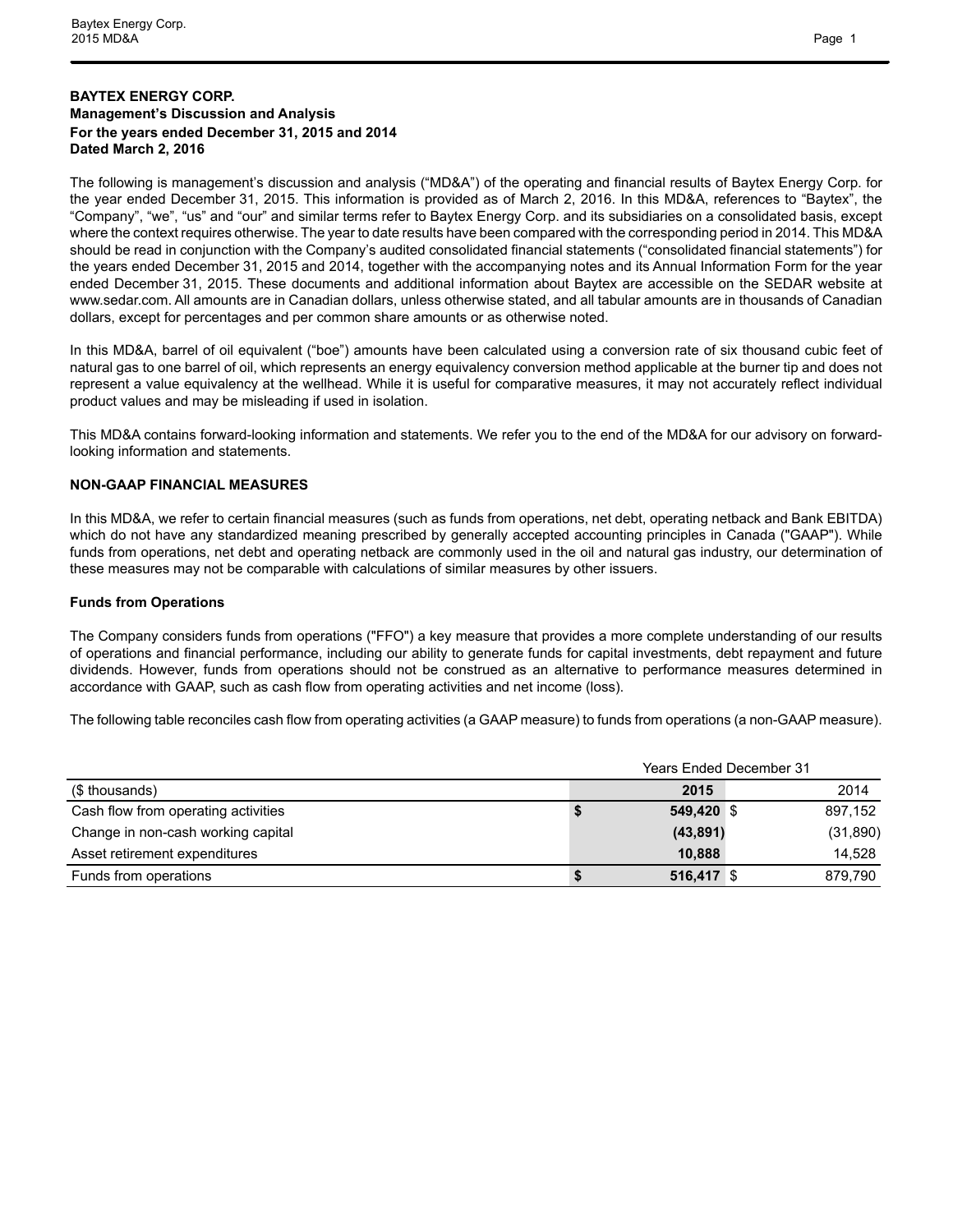### **Net Debt**

We believe that net debt assists in providing a more complete understanding of our financial position.

The following table summarizes our net debt at December 31, 2015 and 2014.

| (\$ thousands)                      | <b>December 31, 2015</b> | December 31, 2014 |
|-------------------------------------|--------------------------|-------------------|
| Bank loan <sup>(1)</sup>            | 256.749                  | 666,886           |
| Long-term notes $(1)$               | 1,623,658                | 1,418,685         |
| Working capital deficiency $(2)(3)$ | 169.498                  | 210.409           |
| Net debt                            | 2,049,905                | 2,295,980<br>S.   |

*(1) Principal amount of instruments.* 

*(2) Working capital is current assets less current liabilities (excluding current financial derivatives).* 

*(3) In the oil and gas industry, it is not unusual to have a working capital deficiency as accounts receivable arising from sales of production are usually settled within one or two months but accounts payable related to capital and operating expenditures are usually settled over a longer time span (often two to four months) due to vendor billing cycles and internal approval processes.*

#### **Operating Netback**

We define operating netback as oil and natural gas revenue, less royalties, operating expenses and transportation expenses. Operating netback per boe is the operating netback divided by barrels of oil equivalent production volume for the applicable period. We believe that this measure assists in characterizing our ability to generate cash margin on a unit of production basis.

## **Bank EBITDA**

Bank EBITDA is used to assess compliance with certain financial covenants.

The following table reconciles net income (loss) (a GAAP measure) to Bank EBITDA (a non-GAAP measure).

|                                        |                     | <b>Years Ended December 31</b> |
|----------------------------------------|---------------------|--------------------------------|
| (\$ thousands)                         | 2015                | 2014                           |
| Net income (loss)                      | (1, 133, 651)<br>\$ | (132, 807)<br>- \$             |
| Plus:                                  |                     |                                |
| Financing costs                        | 111,660             | 90,033                         |
| Income tax expense (recovery)          | (344, 146)          | 134,391                        |
| Depletion and depreciation             | 661,858             | 536,569                        |
| EBITDA attributable to acquired assets |                     | 254,087                        |
| Other non-cash items <sup>(1)</sup>    | 1,333,007           | 414,898                        |
| <b>Bank EBITDA</b>                     | 628,728             | S<br>1,297,171                 |

*(1) Other non-cash items include share-based compensation, unrealized foreign exchange loss, exploration and evaluation expense, unrealized (gain) loss on financial derivatives, gain (loss) on divestiture of oil and gas properties and impairment.*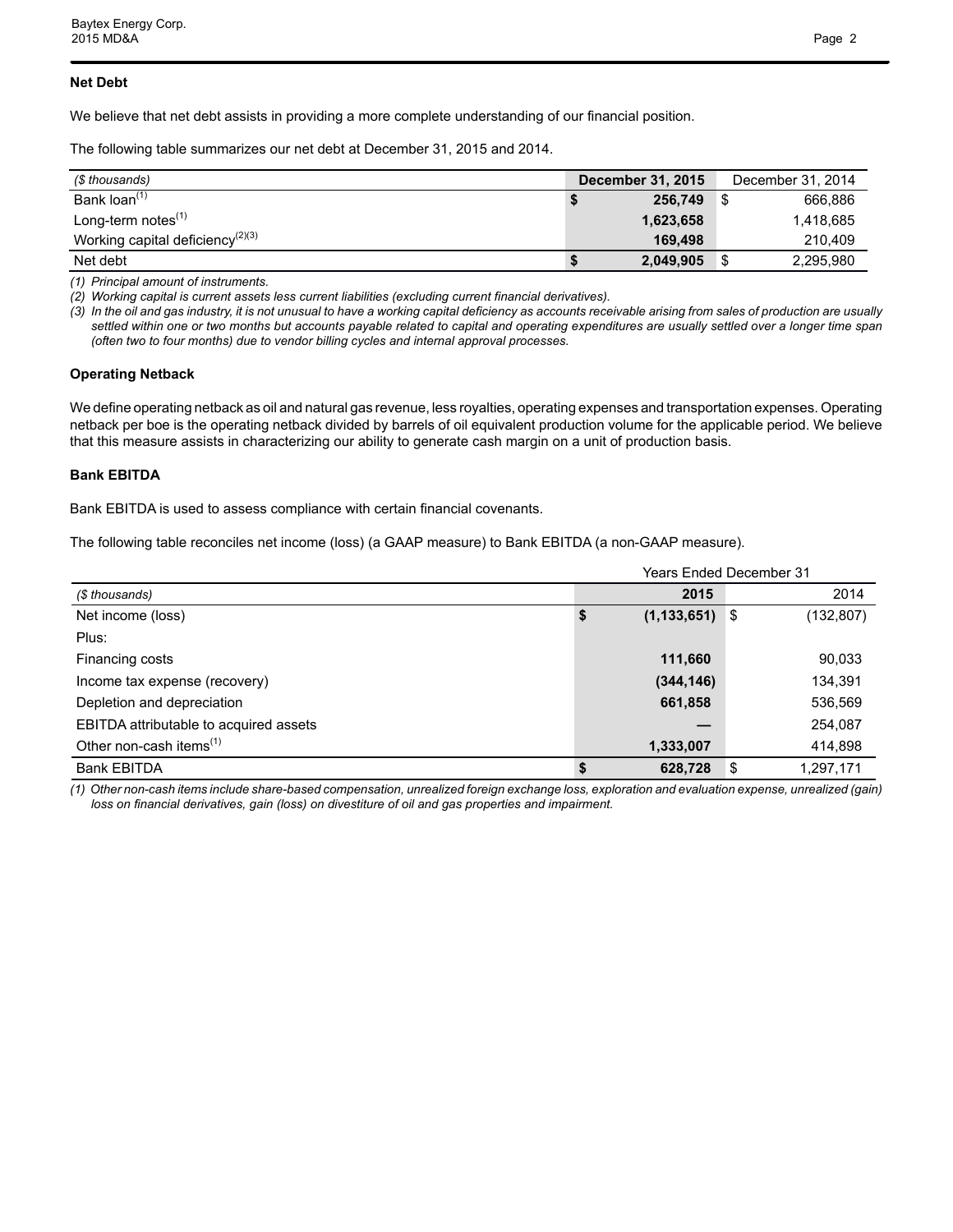## **YEAR END HIGHLIGHTS**

2015 was a challenging year as world oil prices declined significantly from 2014 and we continually adjusted our business in response. Throughout the year, the Company took steps to protect its liquidity in order to withstand the low commodity price environment. Despite these changes, the Company was able to achieve production of 84,648 boe/d, advance the multi-zone potential of its Eagle Ford asset and achieve cost reductions in all aspects of the business.

Production for the year ended December 31, 2015 increased 8% to 84,648 boe/d mainly due to growth from the Eagle Ford assets which was partially offset by declines in Canada. U.S. production averaged 39,957 boe/d in 2015 and was 80%, or 17,819 boe/d, higher than 2014. Production from the Company's Eagle Ford assets was included for the full year in 2015 and has increased more than 11,000 boe/d since the acquisition in June of 2014. This was partially offset by the North Dakota disposition which closed on September 24, 2014. Canadian production averaged 44,691 boe/d in 2015, a decrease of 21%, from 56,257 boe/d in 2014. Reduced capital spending, property dispositions and shut-in production contributed to reduced production levels on our Canadian assets in 2015.

Funds from operations for the year ended December 31, 2015 was \$516.4 million, compared to \$879.8 million in 2014. The decrease in FFO was directly attributable to lower commodity prices. The Company's realized sales price of \$35.40/boe decreased 47% from the prior year driven by a 48% decrease in the price of West Texas Intermediate light oil ("WTI") for the year. WTI prices averaged US\$48.79/bbl in 2015 compared to US\$92.97/bbl in 2014.

In response to the lower commodity prices, we continued to reduce our capital program throughout 2015 investing a total of \$521.0 million for the year. Capital spending was focused on our Eagle Ford assets with 86% of total capital being spent in the U.S. Spending in the U.S. totaled \$449.8 million in 2015 compared to \$371.8 million in 2014 where we drilled 50.2 net wells in 2015 compared to 33.2 net wells in 2014. In the Eagle Ford, we were able to further advance the multi-zone potential of the acreage which resulted in additional reserves and enhanced economics in this play. Activity in Canada was significantly reduced in 2015 as we drilled 31.4 net wells and spent \$71.3 million compared to 175.1 net wells and \$394.2 million in 2014.

With the low commodity environment, we took several steps to protect our liquidity. On April 2, 2015, we completed an equity financing, issuing 36,455,000 common shares at a price of \$17.35 per share for net proceeds of \$606.0 million. In September, we made the difficult decision to suspend our dividend and reduce our capital program. We have also worked with our bank lending syndicate throughout 2015. We received covenant relief in early 2015, extended the maturities of our credit facilities by one year in June and negotiated further covenant relief in December. We also chose to voluntarily reduce our Canadian credit facilities by \$200 million as the carrying costs were increasing and we could not see ourselves utilizing the full amount of the facility in the current environment. At December 31, 2015, the Company was in compliance with all of its financial covenants and \$256.7 million was drawn on the facilities leaving approximately \$820.0 million in undrawn credit capacity.

During the year, we recorded total impairment charges of \$1.0 billion (\$992.9 million related to Eagle Ford assets and \$45.7 million to Canadian assets). The impairment charges are directly attributable to the decline in commodity prices. The Eagle Ford assets were recorded at their fair values when the WTI price was more than US\$100/bbl.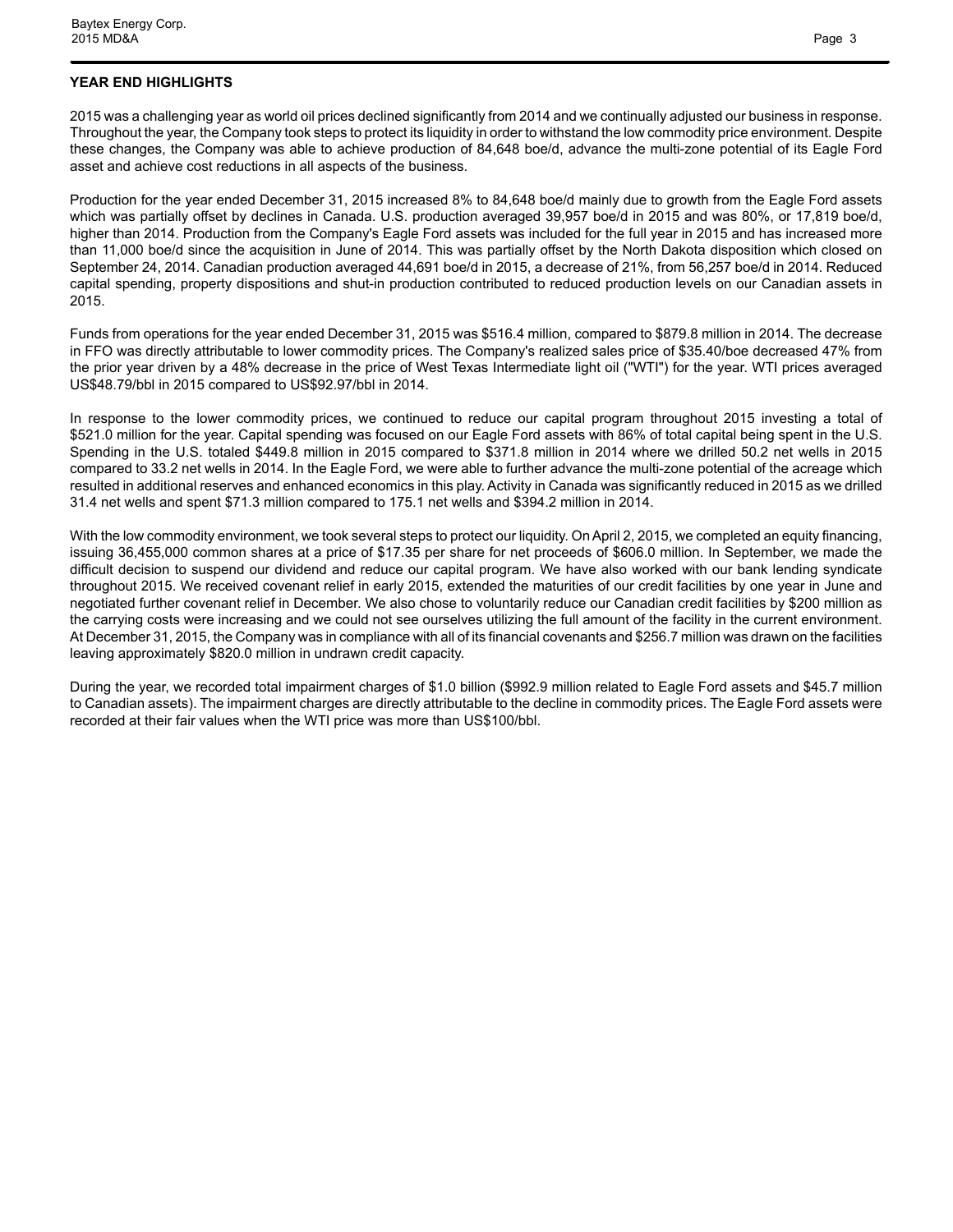# **RESULTS OF OPERATIONS**

The Canadian division includes the heavy oil assets in Peace River and Lloydminster and the conventional oil and natural gas assets in Western Canada. The U.S. division includes the Bakken assets in North Dakota up to the date of disposition on September 24, 2014, and the Eagle Ford assets in Texas since the date of acquisition on June 11, 2014.

## **Production**

|                          | <b>Years Ended December 31</b> |             |        |        |        |        |  |  |  |  |  |  |
|--------------------------|--------------------------------|-------------|--------|--------|--------|--------|--|--|--|--|--|--|
|                          |                                | 2015        |        | 2014   |        |        |  |  |  |  |  |  |
| <b>Daily Production</b>  | Canada                         | <b>U.S.</b> | Total  | Canada | U.S.   | Total  |  |  |  |  |  |  |
| Liquids (bbl/d)          |                                |             |        |        |        |        |  |  |  |  |  |  |
| Heavy oil                | 34,974                         |             | 34,974 | 45,022 |        | 45,022 |  |  |  |  |  |  |
| Light oil and condensate | 1,828                          | 24,059      | 25,887 | 2,621  | 15,060 | 17,681 |  |  |  |  |  |  |
| NGL                      | 1,070                          | 7,422       | 8,492  | 1,441  | 3,378  | 4,819  |  |  |  |  |  |  |
| Total liquids (bbl/d)    | 37,872                         | 31,481      | 69,353 | 49,084 | 18,438 | 67,522 |  |  |  |  |  |  |
| Natural gas (mcf/d)      | 40,911                         | 50,855      | 91,766 | 43,037 | 22,197 | 65,234 |  |  |  |  |  |  |
| Total production (boe/d) | 44,691                         | 39,957      | 84,648 | 56,257 | 22,138 | 78,395 |  |  |  |  |  |  |
| <b>Production Mix</b>    |                                |             |        |        |        |        |  |  |  |  |  |  |
| Heavy oil                | 79%                            | $-\%$       | 41%    | 79%    | $-\%$  | 56%    |  |  |  |  |  |  |
| Light oil and condensate | 4%                             | 61%         | 31%    | 5%     | 68%    | 24%    |  |  |  |  |  |  |
| <b>NGL</b>               | 2%                             | 19%         | 10%    | 3%     | 15%    | 6%     |  |  |  |  |  |  |
| Natural gas              | 15%                            | 20%         | 18%    | 13%    | 17%    | 14%    |  |  |  |  |  |  |

Annual average production for the year ended December 31, 2015 was 84,648 boe/d, representing an 8% increase, or 6,253 boe/d, compared to 2014. The increase in 2015 is primarily due to production from the Eagle Ford acquisition. Canadian production of 44,691 boe/d decreased 21%, or 11,566 boe/d, from 2014. The Canadian decrease is attributable to natural declines associated with reduced capital spending along with non-core dispositions and uneconomic production we have shut-in which total approximately 2,900 boe/d for the year. At December 31, 2015, we had approximately 2,400 boe/d of uneconomic production shut-in. U.S. production for the year ended December 31, 2015 was 39,957 boe/d, an increase of 80% over the prior year as production from our Eagle Ford assets contributed for the full-year 2015 compared to 2014 where they were only included since the date of acquisition on June 11, 2014. This was offset by the divestiture of the North Dakota production which produced 2,483 boe/d for 2014. The Eagle Ford 2014 production for the three months ended December 31, 2014 was 38,035 boe/d.

## **Commodity Prices**

The prices received for our crude oil and natural gas production directly impact our earnings, funds from operations and our financial position.

## *Crude Oil*

For the year ended December 31, 2015, the WTI oil prompt averaged US\$48.79/bbl, a 48% decrease from the average WTI price of US\$92.97/bbl in 2014. The low prices experienced during year ended 2015, as compared to 2014, were due to a persistent global over supply of oil due in part to the decision of the Organization of Petroleum Exporting Countries (OPEC) to step away from its traditional swing producer role.

The discount for Canadian heavy oil, as measured by the Western Canadian Select ("WCS") price differential to WTI, averaged 29% for the year ended December 31, 2015, as compared to 21% in 2014. While on a percentage basis the WCS differential widened, the differential narrowed in nominal terms to average US\$13.52/bbl for the year ended December 31, 2015 as compared to US\$19.40/bbl in 2014. The improvement in the nominal differential was due to increased pipeline capacity from Canada to the U.S. Gulf Coast, which allows WCS pricing to achieve pipeline equivalency with the large waterborne Gulf Coast refinery market.

#### *Natural Gas*

For the year ended December 31, 2015, the AECO natural gas prices averaged \$2.74/mcf, a 38% decrease compared to \$4.42/mcf in 2014. For the year ended December 31, 2015, the NYMEX natural gas price averaged US\$2.66/mmbtu, a 40% decrease compared to US\$4.41/mmbtu in 2014. The decrease in natural gas prices on both indices during 2015 was driven by historically high production levels which exceeded current demand.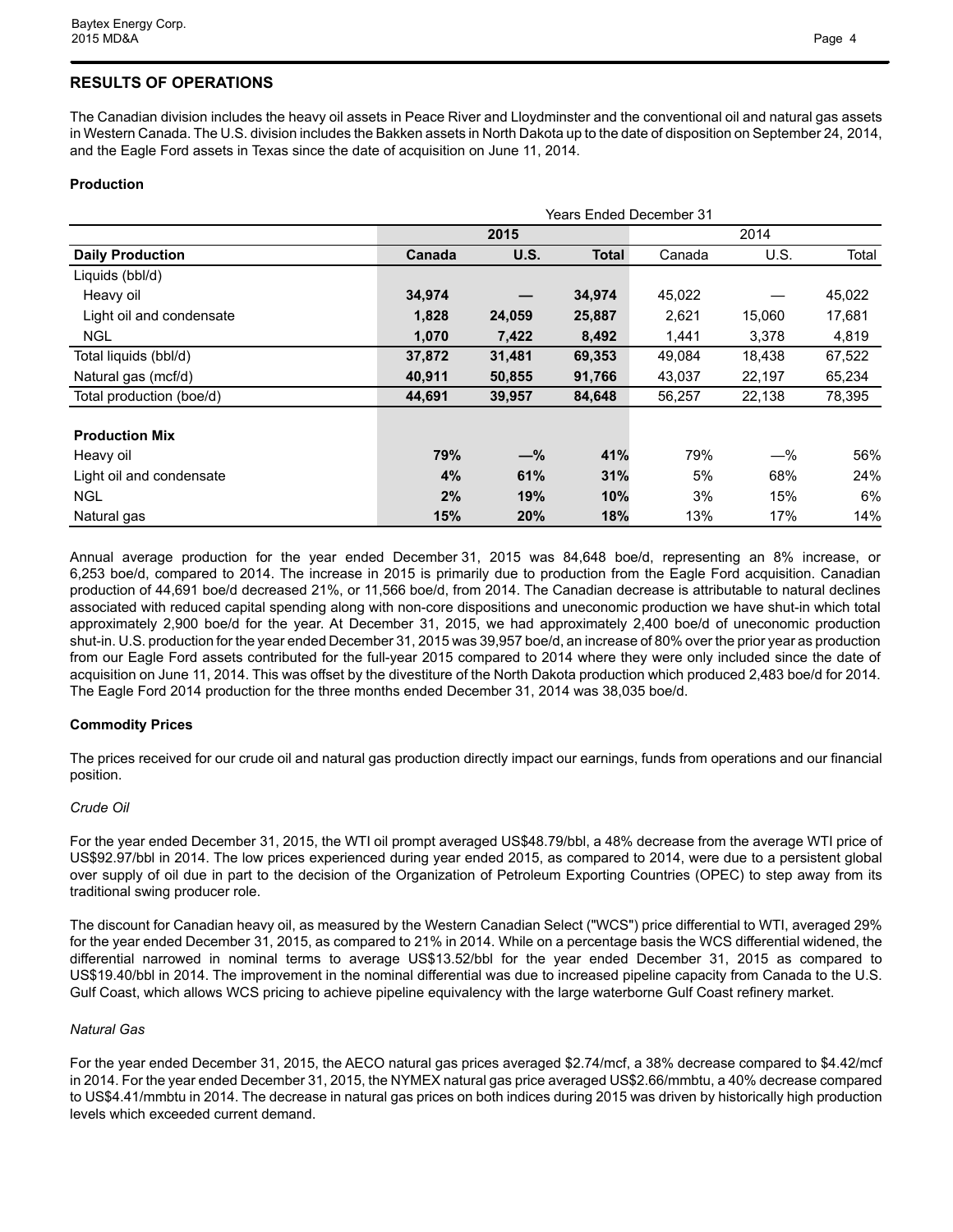|                                                     |        | <b>Years Ended December 31</b> |        |
|-----------------------------------------------------|--------|--------------------------------|--------|
|                                                     | 2015   | 2014                           | Change |
| <b>Benchmark Averages</b>                           |        |                                |        |
| WTI oil $(US$/bbI)^{(1)}$                           | 48.79  | 92.97                          | (48)%  |
| WCS heavy oil $(US$/bbI)^{(2)}$                     | 35.26  | 73.58                          | (52)%  |
| Heavy oil differential <sup>(3)</sup>               | 29%    | 21%                            |        |
| LLS oil $(USS/bbl)^{(4)}$                           | 51.50  | 96.76                          | (47)%  |
| CAD/USD average exchange rate                       | 1.2811 | 1.1050                         | 16 %   |
| Edmonton par oil (\$/bbl)                           | 57.20  | 95.28                          | (40)%  |
| AECO natural gas price $(\$/mcf)^{(5)}$             | 2.74   | 4.42                           | (38)%  |
| NYMEX natural gas price (US\$/mmbtu) <sup>(6)</sup> | 2.66   | 4.41                           | (40)%  |

*(1) WTI refers to the arithmetic average of NYMEX prompt month WTI for the applicable period.* 

*(2) WCS refers to the average posting price for the benchmark WCS heavy oil.* 

*(3) Heavy oil differential refers to the WCS discount to WTI on a monthly weighted average basis.* 

*(4) LLS refers to the Argus trade month average.*

*(5) AECO refers to the AECO arithmetic average month-ahead index price published by the Canadian Gas Price Reporter ("CGPR").*

*(6) NYMEX refers to the NYMEX last day average index price as published by the CGPR.*

| <b>Years Ended December 31</b>      |    |            |            |              |  |          |          |       |  |  |  |  |
|-------------------------------------|----|------------|------------|--------------|--|----------|----------|-------|--|--|--|--|
|                                     |    |            | 2015       | 2014         |  |          |          |       |  |  |  |  |
|                                     |    | Canada     | U.S.       | <b>Total</b> |  | Canada   | U.S.     | Total |  |  |  |  |
| Average Sales Prices <sup>(1)</sup> |    |            |            |              |  |          |          |       |  |  |  |  |
| Canadian heavy oil $(\$/bbl)^{(1)}$ | \$ | $32.23$ \$ | $-s$       | $32.23$ \$   |  | 69.64 \$ | - \$     | 69.64 |  |  |  |  |
| Light oil and condensate (\$/bbl)   |    | 52.52      | 55.99      | 55.75        |  | 89.88    | 91.63    | 91.37 |  |  |  |  |
| NGL (\$/bbl)                        |    | 20.80      | 16.35      | 16.91        |  | 45.49    | 30.93    | 35.28 |  |  |  |  |
| Natural gas (\$/mcf)                |    | 2.59       | 3.47       | 3.08         |  | 4.49     | 4.62     | 4.53  |  |  |  |  |
| Weighted average $(\$/boe)^{(2)}$   |    | $30.24$ \$ | $41.16$ \$ | 35.40 $$$    |  | 64.52 \$ | 71.69 \$ | 66.54 |  |  |  |  |

*(1) Baytex's risk management strategy employs both oil and natural gas financial and physical forward contracts (fixed price forward sales and collars) and heavy oil differential physical delivery contracts (fixed price and percentage of WTI). The pricing information in the table excludes the impact of financial derivatives.* 

*(2) Realized heavy oil prices are calculated based on sales volumes, net of blending costs.* 

#### *Average Realized Sales Prices*

Our realized heavy oil price for the year ended December 31, 2015 was \$32.23/bbl, or 71% of WCS, compared to \$69.64/bbl, or 86% of WCS in 2014. The Company's decrease in realized heavy oil price of 54% for the year ended December 31, 2015 compared to 2014 corresponds with the 52% change in WCS heavy oil price over the same period. A portion of the Company's heavy oil is sold at a fixed dollar differential to the WCS benchmark price. Due to the drop in commodity prices, the fixed dollar differential has decreased our realized price as a percentage of WCS during 2015 compared to 2014.

During the year ended December 31, 2015, our Canadian average sales price for light oil and condensate was \$52.52/bbl, down 42% from \$89.88/bbl in 2014. This corresponds with the 40% decrease in the benchmark Edmonton Par prices over the same period. U.S. light oil and condensate pricing for the year ended December 31, 2015 was \$55.99/bbl, down 39% from \$91.63/bbl in 2014, which is consistent with a 38% decrease in the LLS benchmark (as expressed in Canadian dollars).

Our realized natural gas price for the year ended December 31, 2015 was \$3.08/mcf, down from \$4.53/mcf in 2014. This is largely in line with the decreases in the AECO and NYMEX benchmarks during these periods.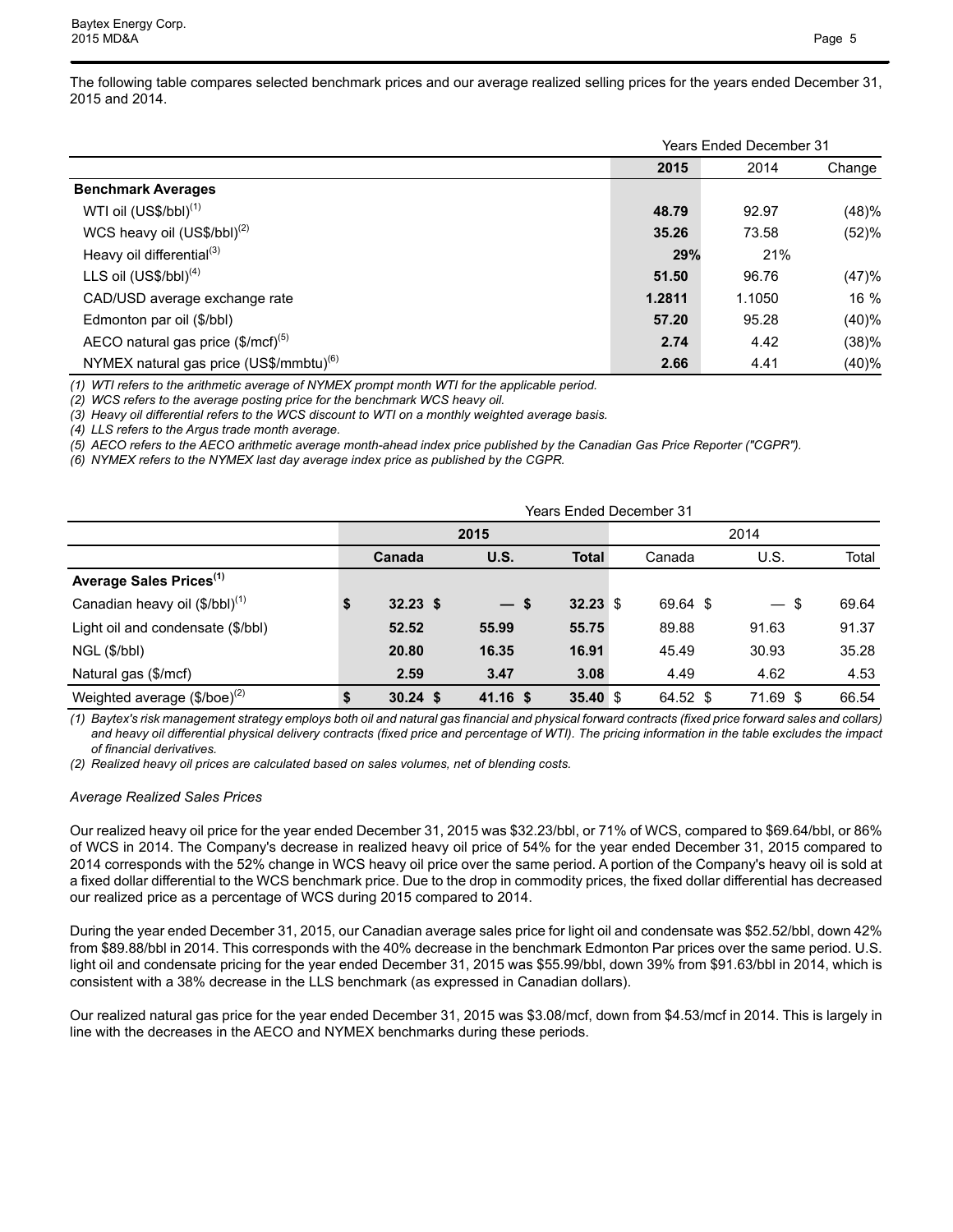#### **Gross Revenues**

|                                          | <b>Years Ended December 31</b> |              |                 |    |              |                               |  |                          |             |  |  |  |  |
|------------------------------------------|--------------------------------|--------------|-----------------|----|--------------|-------------------------------|--|--------------------------|-------------|--|--|--|--|
|                                          |                                |              | 2015            |    |              |                               |  |                          |             |  |  |  |  |
| (\$ thousands)                           |                                | Canada       | <b>U.S.</b>     |    | <b>Total</b> | Canada                        |  | U.S.                     | Total       |  |  |  |  |
| Oil revenue                              |                                |              |                 |    |              |                               |  |                          |             |  |  |  |  |
| Heavy oil                                | S.                             | 411,386 \$   | $\qquad \qquad$ | \$ | 411,386      | $$1,144,360$ \$               |  | $\overline{\phantom{0}}$ | \$1,144,360 |  |  |  |  |
| Light oil and condensate                 |                                | 35,044       | 491,700         |    | 526,744      | 85,986                        |  | 503,701                  | 589,687     |  |  |  |  |
| <b>NGL</b>                               |                                | 8,121        | 44,286          |    | 52,407       | 23,924                        |  | 38,136                   | 62,060      |  |  |  |  |
| Total liquids revenue                    |                                | 454,551      | 535,986         |    | 990,537      | 1,254,270                     |  | 541,837                  | 1,796,107   |  |  |  |  |
| Natural gas revenue                      |                                | 38,723       | 64,334          |    | 103,057      | 70,514                        |  | 37,418                   | 107,932     |  |  |  |  |
| Total oil and natural gas revenue        |                                | 493,274      | 600,320         |    | 1,093,594    | 1,324,784                     |  | 579,255                  | 1,904,039   |  |  |  |  |
| Other income <sup><math>(1)</math></sup> |                                |              |                 |    | 8,448        |                               |  |                          | 6,863       |  |  |  |  |
| Heavy oil blending revenue               |                                | 27,830       |                 |    | 27,830       | 58,120                        |  |                          | 58,120      |  |  |  |  |
| Total petroleum and natural gas revenues | S.                             | $521,104$ \$ | 600.320         |    |              | $$1,129,872$ $$1,382,904$ $$$ |  | 579,255                  | \$1,969,022 |  |  |  |  |
|                                          |                                |              |                 |    |              |                               |  |                          |             |  |  |  |  |

*(1) Total includes corporate other income*

Total petroleum and natural gas revenues for the year ended December 31, 2015 of \$1,129.9 million decreased \$839.2 million from the prior year. This decrease can be attributed to the drop in commodity prices which decreased petroleum and natural gas revenues by \$962 million during 2015 which was partially offset by higher production volumes which increased petroleum and natural gas revenues by \$152 million. In Canada, petroleum and natural gas revenues for the year ended December 31, 2015 totaled \$521.1 million, a decrease of \$861.8 million compared to 2014. The lower petroleum and natural gas revenues in 2015 were due to lower production volumes and lower realized prices on all products. Petroleum and natural gas revenues of \$600.3 million in the U.S. increased \$21.1 million from the prior year with increased production from the acquisition of the Eagle Ford assets which was offset by the decrease in realized prices on all products.

Heavy oil blending revenue of \$27.8 million for the year ended December 31, 2015 decreased \$30.3 million compared to 2014. In order to meet pipeline specifications and to facilitate its marketing, heavy oil transported through pipelines requires blending to reduce its viscosity. The cost of blending diluent is recovered in the sale price of the blended product. Our heavy oil transported by rail does not require blending diluent. The purchases and sales are recorded as heavy oil blending revenue and expense, respectively. Heavy oil blending revenue decreased as the price of diluent decreased in the year and the Company sold less diluent with the decrease in heavy oil production within Canada.

#### **Royalties**

Royalties are paid to various government entities and to land and mineral rights owners. Royalties are calculated based on gross revenues, or on operating netbacks less capital investment for specific heavy oil projects, and are generally expressed as a percentage of gross revenue. The actual royalty rates can vary for a number of reasons, including the commodity produced, royalty contract terms, commodity price level, royalty incentives and the area or jurisdiction. The following table summarizes our royalties and royalty rates for the years ended December 31, 2015 and 2014.

|                                         | Years Ended December 31 |        |  |                                             |  |       |     |        |    |       |  |           |  |
|-----------------------------------------|-------------------------|--------|--|---------------------------------------------|--|-------|-----|--------|----|-------|--|-----------|--|
|                                         | 2015                    |        |  |                                             |  |       |     | 2014   |    |       |  |           |  |
| (\$ thousands except for % and per boe) |                         | Canada |  | U.S.                                        |  | Total |     | Canada |    | U.S.  |  | Total     |  |
| Rovalties                               |                         | 67.323 |  | $$174,102$ $$241,425$ $$265,066$ $$174,059$ |  |       |     |        |    |       |  | \$439.125 |  |
| Average royalty rate <sup>(1)</sup>     |                         | 13.6%  |  | 29.0%                                       |  | 22.1% |     | 20.0%  |    | 30.0% |  | 23.1%     |  |
| Royalty rate per boe                    |                         | 4.13   |  | 11.94                                       |  | 7.81  | ՝ Տ | 12.91  | \$ | 21.54 |  | 15.35     |  |

*(1) Average royalty rate excludes sales of heavy oil blending diluents and the effects of financial derivatives.* 

Total royalties for the year ended December 31, 2015 of \$241.4 million decreased 45%, or \$197.7 million from 2014, mainly due to the decline in gross revenues. Canadian royalties decreased to 13.6% of revenue for the year ended December 31, 2015, compared to 20.0% of revenue in 2014. Canadian crown royalty rates are partially based on price and with the lower commodity prices during 2015 the Company experienced lower crown royalty rates compared to 2014. U.S. royalties of \$174.1 million for year ended December 31, 2015 is consistent with 2014 as the slight increase in revenues during the year was offset by a slightly lower royalty rate. Royalty rates in the U.S. for 2015 have decreased to 29.0% compared to 30.0% in the prior year due to the disposition of the North Dakota assets that had a higher royalty rate than the Eagle Ford assets.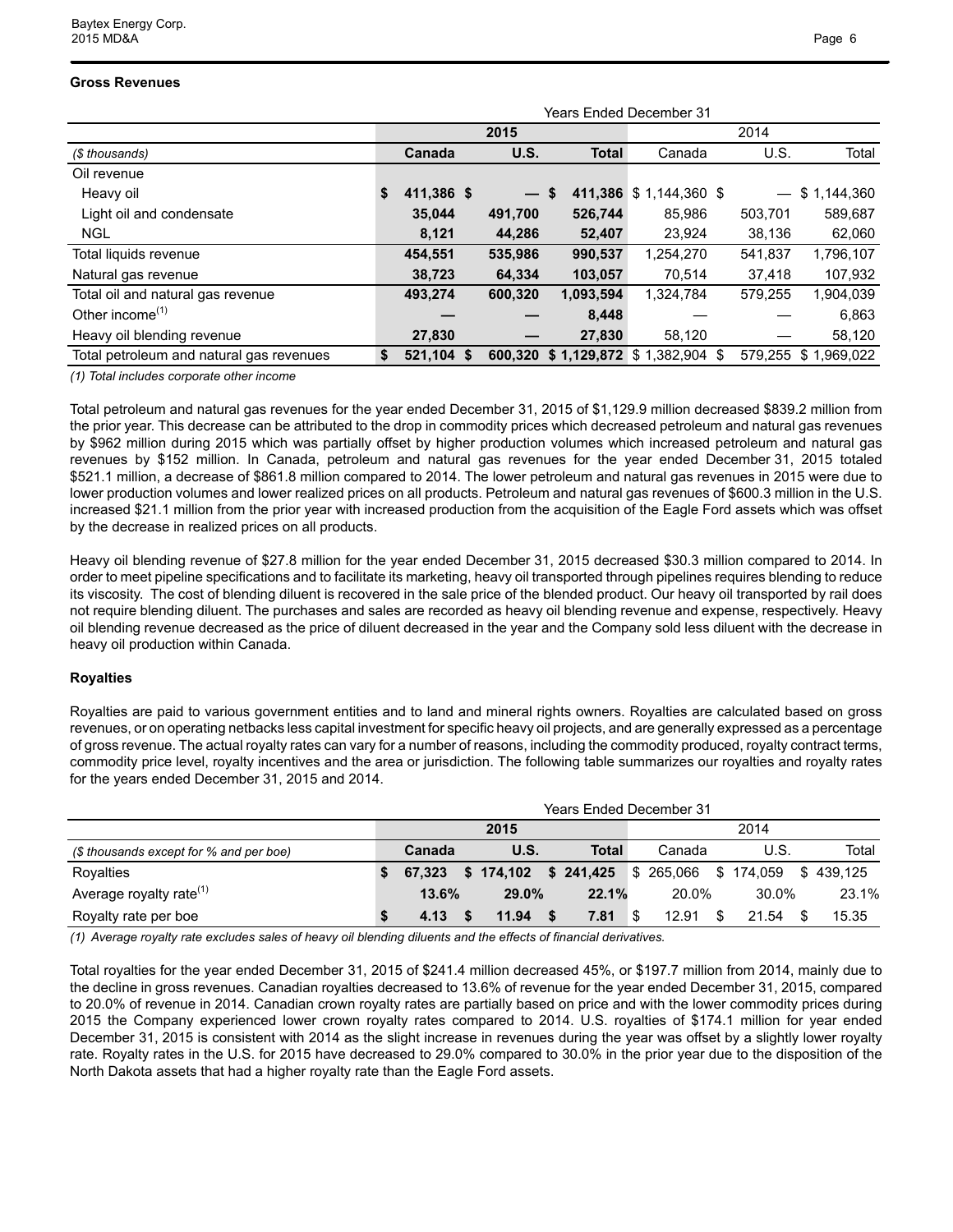|                                   | <b>Years Ended December 31</b> |              |  |                     |            |  |            |  |                     |         |  |  |
|-----------------------------------|--------------------------------|--------------|--|---------------------|------------|--|------------|--|---------------------|---------|--|--|
|                                   |                                |              |  | 2015                | 2014       |  |            |  |                     |         |  |  |
| (\$ thousands except for per boe) |                                | Canada       |  | U.S. <sup>(1)</sup> | Total      |  | Canada     |  | U.S. <sup>(1)</sup> | Total   |  |  |
| Operating expenses                |                                | $210.945$ \$ |  | $109,242$ \$        | 320,187 \$ |  | 272,515 \$ |  | 81.334 \$           | 353.849 |  |  |
| Operating expenses per boe        |                                | $12.93$ \$   |  | 7.49S               | $10.36$ \$ |  | $13.27$ \$ |  | $10.07$ \$          | 12.37   |  |  |

*(1) Operating expenses related to the Eagle Ford assets include transportation expenses.* 

Operating expenses for the year ended December 31, 2015 of \$320.2 million decreased \$33.7 million compared to 2014. On a per boe basis, operating expenses for the year ended December 31, 2015 decreased \$2.01/boe to \$10.36/boe, compared to \$12.37/boe in 2014. Operating expenses per boe have decreased with the addition of the Eagle Ford assets which have lower costs and comprise a larger percentage of our total production in 2015 as compared to 2014.

Canadian operating expenses of \$210.9 million for the year ended December 31, 2015 decreased \$61.6 million compared to 2014. The decrease is a result of lower production volumes and realized cost savings across all of our operations. With realized cost savings from service providers, lower fuel costs and reduced labour costs, our Canadian operating expenses per boe for the year ended December 31, 2015 decreased \$0.34/boe to \$12.93/boe, compared to \$13.27/boe in 2014. Despite significant reductions in our operating costs, the savings per boe were somewhat offset by fixed costs on lower production volumes.

U.S. operating expenses of \$109.2 million for the year ended December 31, 2015, increased \$27.9 million compared to 2014 due to the increase in production. On a per boe basis, costs decreased \$2.58/boe to \$7.49/boe for the year ended December 31, 2015. The costs per boe have decreased with the acquisition of the Eagle Ford assets which have a lower operating cost than the North Dakota properties. Costs in the Eagle Ford have also decreased since the acquisition through lower service costs and from fixed costs being spread over a growing production base.

#### **Transportation Expenses**

Transportation expenses include the costs to move production from the field to the sales point. The largest component of transportation expenses relates to the trucking of heavy oil to pipeline and rail terminals. The following table compares our transportation expenses for the years ended December 31, 2015 and 2014.

|                                   | <b>Years Ended December 31</b> |              |  |                     |  |              |  |        |  |                     |  |        |  |
|-----------------------------------|--------------------------------|--------------|--|---------------------|--|--------------|--|--------|--|---------------------|--|--------|--|
|                                   |                                | 2015<br>2014 |  |                     |  |              |  |        |  |                     |  |        |  |
| (\$ thousands except for per boe) |                                | Canada       |  | U.S. <sup>(1)</sup> |  | <b>Total</b> |  | Canada |  | U.S. <sup>(1)</sup> |  | Total  |  |
| Transportation expenses           |                                | 53.127       |  |                     |  | 53.127       |  | 83.766 |  |                     |  | 83.766 |  |
| Transportation expense per boe    |                                | 3.26         |  |                     |  | 1.72         |  | 4.08   |  |                     |  | 2.93   |  |

*(1) Transportation expenses related to the Eagle Ford assets have been included in operating expenses.* 

Transportation expenses for the year ended December 31, 2015 totaled \$53.1 million, a decrease of 36%, or \$30.6 million, compared to 2014. The decrease is due to lower heavy oil volumes being transported to the sales point, decreased fuel costs and the increased use of lower cost internal trucking.

#### **Blending Expenses**

Blending expenses for the year ended December 31, 2015 of \$27.8 million have decreased \$30.3 million or 52%, compared to 2014. Consistent with the decrease in heavy oil blending revenue, blending expenses decreased due to a decrease in both the volume of blending diluent required and the price of blending diluent. In order to meet pipeline specifications and to facilitate its marketing, heavy oil transported through pipelines requires blending to reduce its viscosity. The cost of blending diluent is recovered in the sale price of the blended product. Our heavy oil transported by rail does not require blending diluent.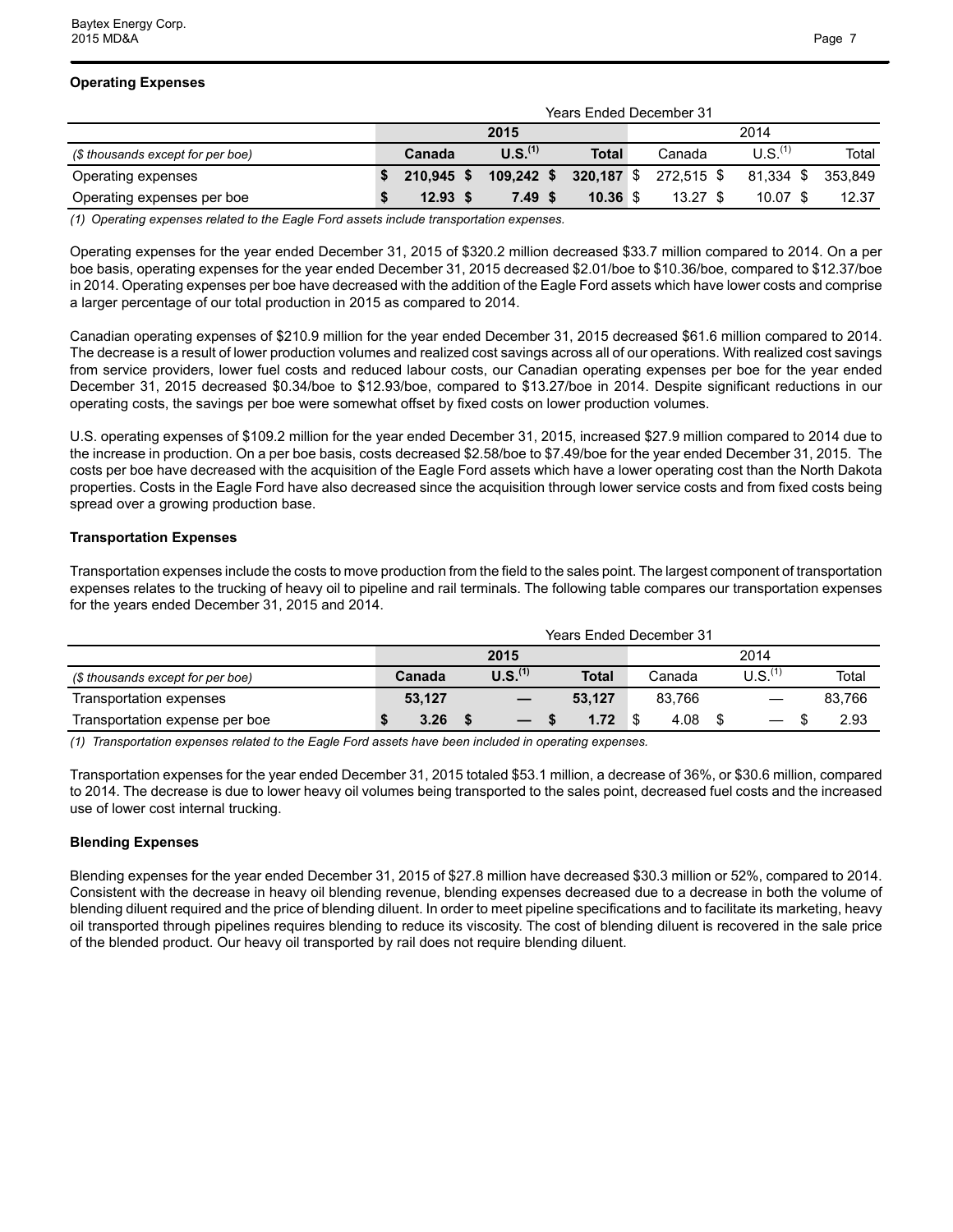### **Financial Derivatives**

As part of our normal operations, we are exposed to movements in commodity prices, foreign exchange rates and interest rates. In an effort to manage these exposures, we utilize various financial derivative contracts which are intended to partially reduce the volatility in our funds from operations. Financial derivatives are managed at the corporate level and are not allocated between divisions. Contracts settled in the period result in realized gains or losses based on the market price compared to the contract price. Changes in the fair value of contracts are reported as unrealized gains or losses in the period as the forward markets for commodities and currencies fluctuate and as new contracts are executed. The following table summarizes the results of our financial derivative contracts for the years ended December 31, 2015 and 2014.

|                                              |                 |     | <b>Years Ended December 31</b> |    |            |
|----------------------------------------------|-----------------|-----|--------------------------------|----|------------|
| (\$ thousands)                               | 2015            |     | 2014                           |    | Change     |
| Realized financial derivatives gain (loss)   |                 |     |                                |    |            |
| Crude oil                                    | \$<br>235,393   | \$  | 46,844                         | \$ | 188,549    |
| Natural gas                                  | 8,549           |     | (974)                          |    | 9,523      |
| Foreign currency                             | (46, 397)       |     | (10, 416)                      |    | (35, 981)  |
| Interest                                     |                 |     | (8, 130)                       |    | 8,130      |
| Total                                        | \$<br>197,545   | \$  | 27,324                         | \$ | 170,221    |
| Unrealized financial derivatives gain (loss) |                 |     |                                |    |            |
| Crude oil                                    | \$<br>(70, 354) | ∣\$ | 186,115                        | \$ | (256, 469) |
| Natural gas                                  | 968             |     | 5,802                          |    | (4,834)    |
| Foreign currency                             | 15,068          |     | (8,737)                        |    | 23,805     |
| Interest and financing                       | (498)           |     | 2,020                          |    | (2, 518)   |
| Total                                        | \$<br>(54, 816) | ∣\$ | 185,200                        | \$ | (240, 016) |
| Total financial derivatives gain (loss)      |                 |     |                                |    |            |
| Crude oil                                    | \$<br>165,039   | \$  | 232,959                        | S  | (67, 920)  |
| Natural gas                                  | 9,517           |     | 4,828                          |    | 4,689      |
| Foreign currency                             | (31, 329)       |     | (19, 153)                      |    | (12, 176)  |
| Interest and financing $(1)$                 | (498)           |     | (6, 110)                       |    | 5,612      |
| Total                                        | \$<br>142,729   | S.  | 212,524                        | S  | (69, 795)  |

*(1) Unrealized interest and financing derivative gain (loss) includes the change in fair value of the call options embedded in our senior unsecured notes.*

The realized financial derivative gain of \$197.5 million for the year ended December 31, 2015, relate mainly to crude oil prices being at levels significantly below those set in our fixed price contracts, partially offset by \$15.1 million of losses on our foreign exchange contracts.

The unrealized loss of \$54.8 million for the year ended December 31, 2015 is mainly due to the realization, or reversal, of unrealized gains previously recorded at December 31, 2014 on our commodity contracts.

A summary of the financial derivative contracts in place as at December 31, 2015 and the accounting treatment thereof are disclosed in note 19 to the consolidated financial statements.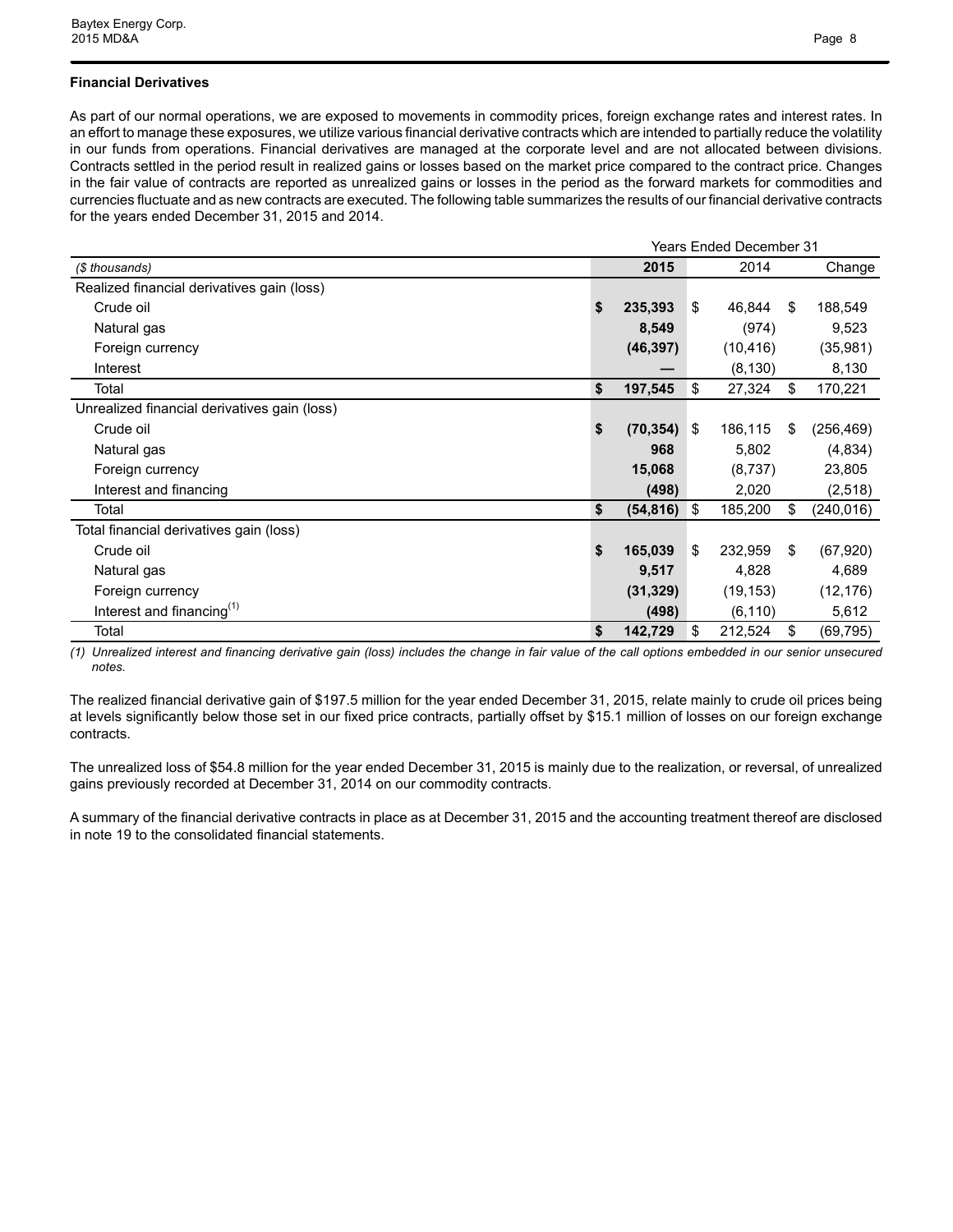## **Operating Netback**

|                                               | Years Ended December 31 |        |    |        |    |              |    |        |      |        |     |        |  |
|-----------------------------------------------|-------------------------|--------|----|--------|----|--------------|----|--------|------|--------|-----|--------|--|
|                                               |                         |        |    | 2015   |    |              |    |        | 2014 |        |     |        |  |
| (\$ per boe except for volume)                |                         | Canada |    | U.S.   |    | <b>Total</b> |    | Canada |      | U.S.   |     | Total  |  |
| Sales volume (boe/d)                          |                         | 44,691 |    | 39,957 |    | 84,648       |    | 56,257 |      | 22,138 |     | 78,395 |  |
| Operating netback:                            |                         |        |    |        |    |              |    |        |      |        |     |        |  |
| Oil and natural gas revenues                  | \$                      | 30.24  | S. | 41.16  | S  | 35.40        | \$ | 64.52  | \$   | 71.69  | \$. | 66.54  |  |
| Other income                                  |                         |        |    |        |    | 0.27         |    |        |      |        |     | 0.24   |  |
| Less:                                         |                         |        |    |        |    |              |    |        |      |        |     |        |  |
| Royalties                                     |                         | 4.13   |    | 11.94  |    | 7.81         |    | 12.91  |      | 21.54  |     | 15.35  |  |
| Operating expenses                            |                         | 12.93  |    | 7.49   |    | 10.36        |    | 13.27  |      | 10.07  |     | 12.37  |  |
| Transportation expenses                       |                         | 3.26   |    |        |    | 1.72         |    | 4.08   |      |        |     | 2.93   |  |
| Operating netback                             | \$                      | 9.92   |    | 21.73  | \$ | 15.78        | \$ | 34.57  | \$   | 40.13  | S   | 36.13  |  |
| Financial derivatives gain                    |                         |        |    |        |    | 6.39         |    |        |      |        |     | 1.24   |  |
| Operating netback after financial derivatives | \$                      | 9.92   | S  | 21.73  | S  | 22.17        | \$ | 34.57  | \$   | 40.13  | S   | 37.37  |  |

#### **U.S. RESULTS - IMPACT OF 2014 ACQUISITION AND DISPOSITION ACTIVITY**

In 2015, the U.S. division is comprised of the Eagle Ford assets. The results of operations for the U.S. division in 2014 included the Bakken assets in North Dakota, which were disposed of on September 24, 2014, and the Eagle Ford assets in Texas, which were acquired on June 11, 2014. This table demonstrates the impact of the 2014 acquisition and disposition activity on the U.S. results.

|                                                 | <b>Years Ended December 31</b> |                   |    |                               |    |         |    |            |    |                 |    |         |
|-------------------------------------------------|--------------------------------|-------------------|----|-------------------------------|----|---------|----|------------|----|-----------------|----|---------|
|                                                 |                                |                   |    | 2015                          |    |         |    |            |    | 2014            |    |         |
| <b>Daily Production</b>                         |                                | <b>Eagle Ford</b> |    | <b>North</b><br><b>Dakota</b> |    | Total   |    | Eagle Ford |    | North<br>Dakota |    | Total   |
| Liquids (bbl/d)                                 |                                |                   |    |                               |    |         |    |            |    |                 |    |         |
| Light oil and condensate                        |                                | 24,059            |    |                               |    | 24,059  |    | 12,805     |    | 2,255           |    | 15,060  |
| <b>NGL</b>                                      |                                | 7,422             |    |                               |    | 7,422   |    | 3,264      |    | 114             |    | 3,378   |
| Total liquids (bbl/d)                           |                                | 31,481            |    |                               |    | 31,481  |    | 16,069     |    | 2,369           |    | 18,438  |
| Natural gas (mcf/d)                             |                                | 50,855            |    |                               |    | 50,855  |    | 21,511     |    | 687             |    | 22,198  |
| Total production (boe/d)                        |                                | 39,957            |    |                               |    | 39,957  |    | 19,654     |    | 2,483           |    | 22,138  |
| (\$ thousands except for % and per boe amounts) |                                |                   |    |                               |    |         |    |            |    |                 |    |         |
| Revenue                                         |                                | \$600,320         | \$ |                               | \$ | 600,320 |    | \$495,981  | S. | 83,274          | \$ | 579,255 |
| Royalties                                       |                                | 174,102           |    |                               |    | 174,102 |    | 146,954    |    | 27,105          |    | 174,059 |
| Operating expenses                              |                                | 109,242           |    |                               |    | 109,242 |    | 67,508     |    | 13,826          |    | 81,334  |
| Operating netback                               |                                | \$316,976         | \$ |                               | S  | 316,976 |    | \$281,519  | \$ | 42,343          | \$ | 323,862 |
| Realized price per boe                          | \$                             | 41.16             | \$ |                               |    | 41.16   | \$ | 69.14      | \$ | 91.88           | \$ | 71.69   |
| Average royalty rate                            |                                | 29.0%             |    | -%                            |    | 29.0%   |    | 29.6%      |    | 32.5%           |    | 30.0%   |
| Operating expenses per boe                      | \$                             | 7.49              | \$ |                               | \$ | 7.49    | \$ | 9.41       | \$ | 15.25           | \$ | 10.07   |

#### **Exploration and Evaluation Expense**

Exploration and evaluation expense includes the write-off of undeveloped lands and assets and will vary year to year depending on the expiry of leases and our assessment of undeveloped land.

Exploration and evaluation expense decreased to \$8.8 million for the year ended December 31, 2015 from \$17.7 million in 2014. The decrease for the year ended December 31, 2015 is due to lower expiries of undeveloped land in 2015.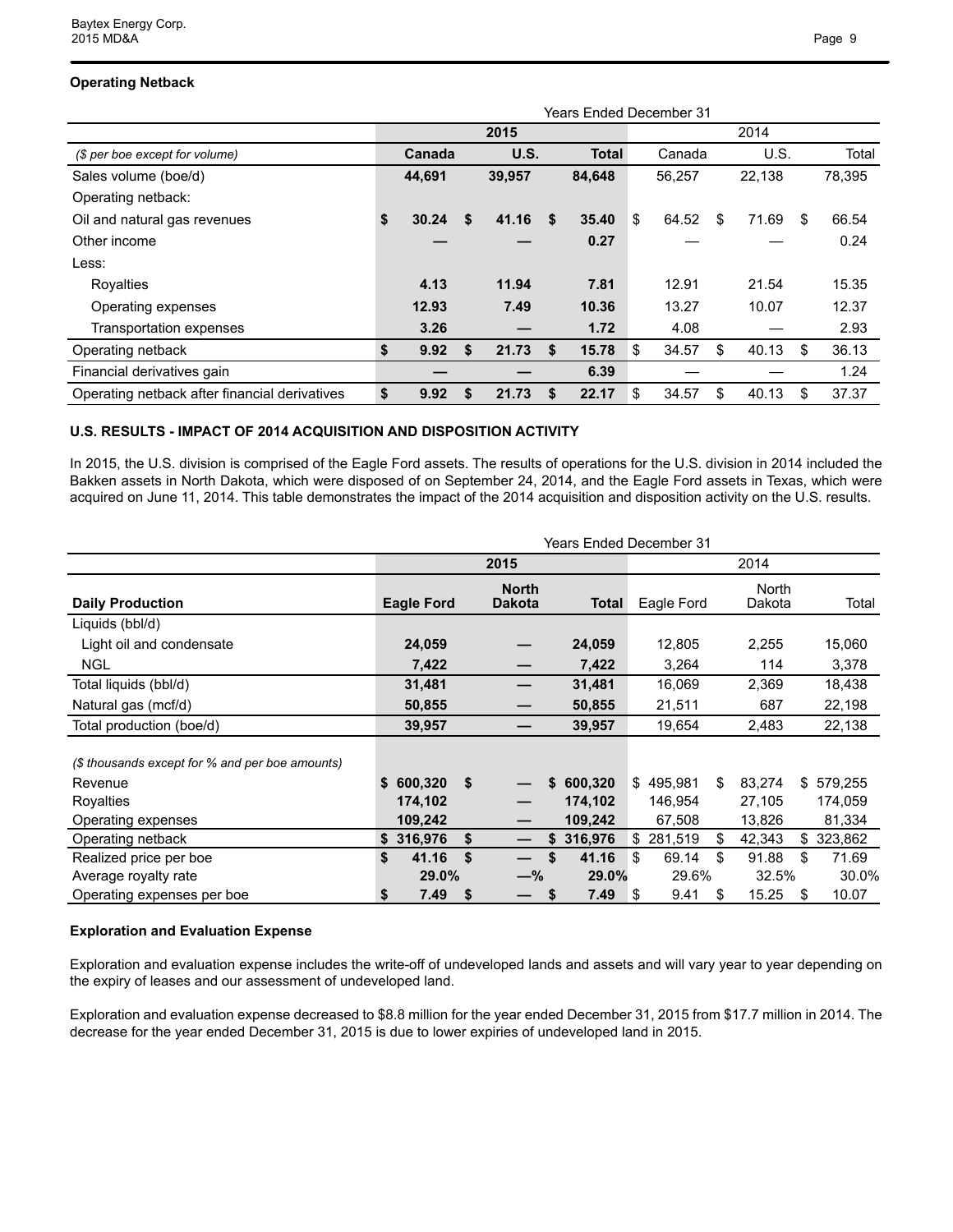## **Depletion and Depreciation**

|                                           | <b>Years Ended December 31</b> |                                                        |                     |  |            |  |          |         |  |  |  |  |  |
|-------------------------------------------|--------------------------------|--------------------------------------------------------|---------------------|--|------------|--|----------|---------|--|--|--|--|--|
|                                           |                                | 2015                                                   |                     |  |            |  |          |         |  |  |  |  |  |
| (\$ thousands except for per boe)         | Canada                         | <b>U.S.</b>                                            | Total               |  | Canada     |  | U.S.     | Total   |  |  |  |  |  |
| Depletion and depreciation <sup>(1)</sup> |                                | 279,744 \$ 377,847 \$ 661,858 \$ 328,902 \$ 204,461 \$ |                     |  |            |  |          | 536.569 |  |  |  |  |  |
| Depletion and depreciation per boe        | $17.15$ \$                     | 25.91 S                                                | $21.42 \text{ } $s$ |  | $16.02$ \$ |  | 25.30 \$ | 18.75   |  |  |  |  |  |
| .                                         |                                |                                                        |                     |  |            |  |          |         |  |  |  |  |  |

*(1) Total includes corporate depreciation.*

Depletion and depreciation expense totaled \$661.9 million for the year ended December 31, 2015, as compared to \$536.6 million in 2014. The increase of \$115.9 million in the year ended December 31, 2015 compared to 2014 is due to increased production and a higher depletion rate.The depletion rate per boe for the year ended December 31, 2015 increased to \$21.42/boe from \$18.75/boe in 2014, as the Eagle Ford assets were included in the depletable base for all of 2015 and they have a higher cost base and depletion rate than assets in Canada.

#### **Impairment**

Impairment expense totaled \$1,038.6 million for the year ended December 31, 2015, as compared to \$449.6 million in 2014. An impairment charge of \$992.9 million was recorded on our Eagle Ford assets and is directly attributable to lower commodity prices. The Eagle Ford assets were originally recorded at their fair value at the time of acquisition in June of 2014 when WTI oil price was more than US\$100/bbl. Commodity prices have declined in 2015 and the future market prices have also decreased which has reduced the estimated future cash flows for our U.S. cash-generating unit below the carrying amount of the assets. The impairment included the remaining \$282.9 million of goodwill associated with this acquisition along with \$710.0 million related to oil and gas properties.

The recoverable amount of each cash-generating unit was determined using the discounted cash flows for proved, probable and, in the case of the U.S. assets, possible reserves as well as the fair value of undeveloped land acreage. In computing the future cash flows of the assets, we made certain assumptions, most significantly about future commodity prices and the discount rate. We assumed a WTI price of approximately US\$41.44/bbl in 2016, US\$60.00/bbl in 2017 and US\$70.00/bbl in 2018. It is possible that commodity prices in those years may be lower than the current estimate which could result in further impairments. A discount rate of 10% before tax has been applied to the cash flows.

During the year it was determined that access to explore and develop certain lands in our Lloydminster cash-generating unit was going to be limited, as a result we recorded an impairment charge of \$45.7 million on certain Canadian assets that were part of our Lloydminster cash-generating unit. The lands were subsequently disposed of in November 2015.

#### **General and Administrative Expenses**

|                                             | <b>Years Ended December 31</b> |        |  |        |        |  |  |  |
|---------------------------------------------|--------------------------------|--------|--|--------|--------|--|--|--|
| (\$ thousands except for per boe)           |                                | 2015   |  | 2014   | Change |  |  |  |
| General and administrative expenses         |                                | 59.406 |  | 59.957 | (1)%   |  |  |  |
| General and administrative expenses per boe |                                | 1.92   |  | 2.10   | (9)%   |  |  |  |

General and administrative ("G&A") expenses for the year ended December 31, 2015 decreased slightly to \$59.4 million from \$60.0 million, a decrease of \$0.6 million from 2014. On a per boe basis, G&A expenses decreased 9% in 2015 from 2014. The decrease is attributable to reductions to staffing levels to coincide with lower activity levels combined with a reduction in discretionary spending. This was offset by the acquisition of the Eagle Ford assets and associated office in Houston which contributed \$11.8 million to G&A in 2015.

#### **Acquisition-Related Costs**

During the year ended December 31, 2014, we incurred acquisition-related costs for the Aurora acquisition of \$38.6 million. These costs included legal, regulatory and advisory fees along with foreign currency hedge premiums. No acquisition-related costs were incurred for the year ended December 31, 2015.

#### **Gain (Loss) on Divestiture of Oil and Gas Properties**

For the year ended December 31, 2015, the Company recorded losses on non-core dispositions of oil and gas properties of \$1.5 million before tax. In 2014, the Company recorded gains of \$50.2 million before tax on dispositions related to the disposition of the North Dakota assets and other non-core dispositions in Canada.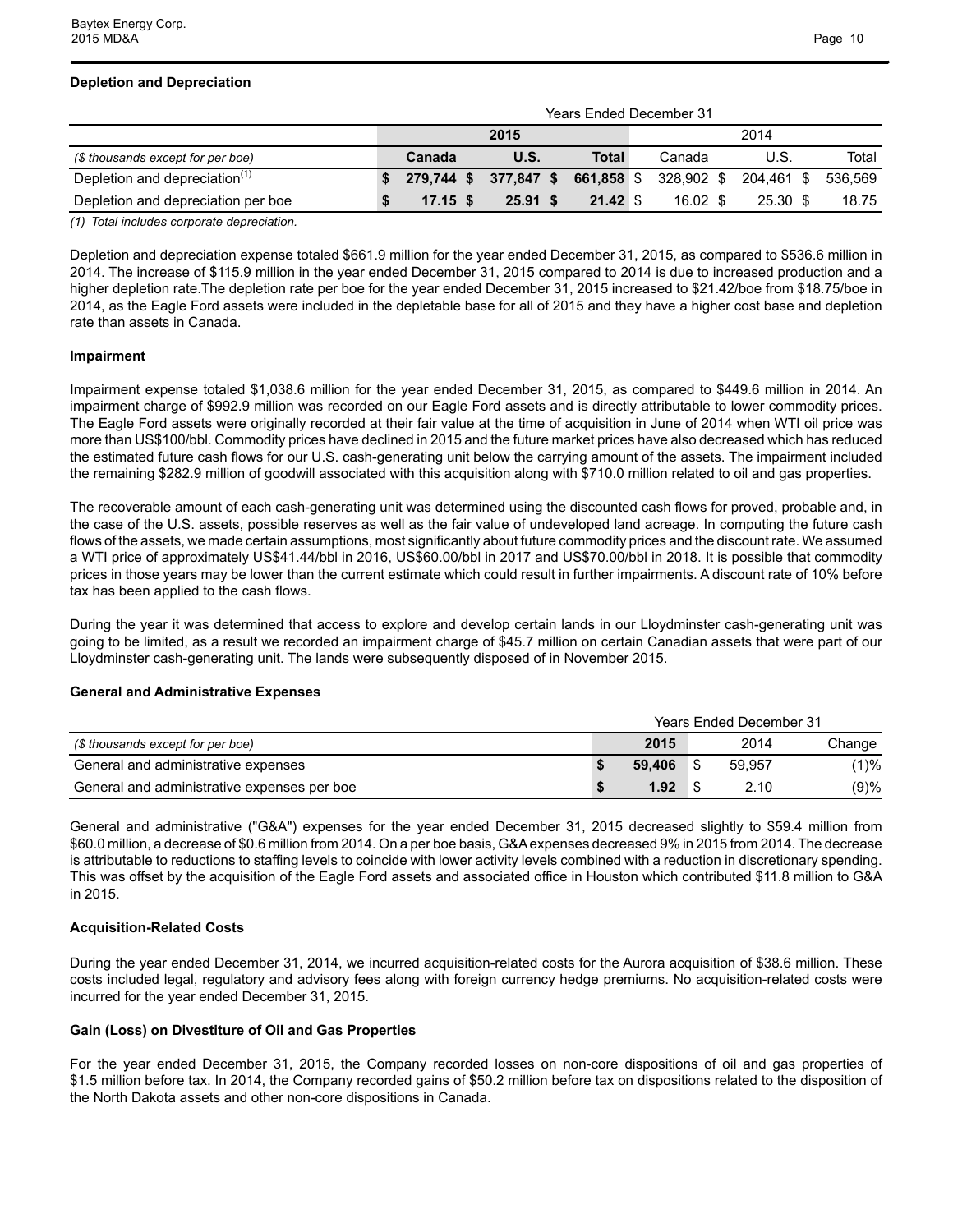### **Share-Based Compensation Expense**

Compensation expense associated with the Share Award Incentive Plan is recognized in income (loss) over the vesting period of the share awards with a corresponding increase in contributed surplus. The issuance of common shares upon the conversion of share awards is recorded as an increase in shareholders' capital with a corresponding reduction in contributed surplus.

Compensation expense related to the Share Award Incentive Plan decreased to \$15.3 million for the year ended December 31, 2015 from \$27.5 million in 2014. The decrease in share-based compensation expense during 2015 is a result of the lower fair value of share awards granted combined with higher forfeitures related to a reduction in staffing levels during 2015 as compared to 2014.

## **Financing Costs**

Financing costs include interest on bank loan and long-term notes, non-cash charges on the bank loan and long-term notes and accretion on asset retirement obligations.

|                                           | <b>Years Ended December 31</b> |         |  |        |        |  |  |  |
|-------------------------------------------|--------------------------------|---------|--|--------|--------|--|--|--|
| (\$ thousands except for %)               |                                | 2015    |  | 2014   | Change |  |  |  |
| Interest on bank loan                     |                                | 20.566  |  | 21.854 | (6)%   |  |  |  |
| Interest on long-term notes               |                                | 82,838  |  | 59.231 | 40 %   |  |  |  |
| Non-cash financing costs                  |                                | 1.994   |  | 1.697  | 18 %   |  |  |  |
| Accretion on asset retirement obligations |                                | 6,262   |  | 7.251  | (14)%  |  |  |  |
| Financing costs                           |                                | 111.660 |  | 90.033 | 24%    |  |  |  |

Financing costs increased by \$21.6 million to \$111.7 million for the year ended December 31, 2015, compared to \$90.0 million in 2014. Interest on long-term notes increased with increased debt levels as the Company issued US\$800 million of senior unsecured notes in conjunction with the Eagle Ford acquisition in June 2014. In addition, a large portion of the Company's borrowings are in U.S. dollars which resulted in higher interest expense as the Canadian dollar weakened throughout 2015.

## **Foreign Exchange**

Unrealized foreign exchange gains and losses are recognized with the change in the value of the long-term notes denominated in U.S. dollars. Realized foreign exchange gains and losses are due to day-to-day U.S. dollar denominated transactions occurring in the Canadian operations.

|                                          | <b>Years Ended December 31</b> |          |   |        |        |  |  |  |
|------------------------------------------|--------------------------------|----------|---|--------|--------|--|--|--|
| (\$ thousands except for exchange rates) |                                | 2015     |   | 2014   | Change |  |  |  |
| Unrealized foreign exchange loss         |                                | 213.999  | S | 75.011 | 185 %  |  |  |  |
| Realized foreign exchange (gain) loss    |                                | (3, 286) |   | 370    | (988)% |  |  |  |
| Foreign exchange loss                    |                                | 210.713  |   | 75.381 | 180 %  |  |  |  |
| CAD/USD exchange rates:                  |                                |          |   |        |        |  |  |  |
| At beginning of period                   |                                | 1.1601   |   | 1.0636 |        |  |  |  |
| At end of period                         |                                | 1.3840   |   | 1.1601 |        |  |  |  |

The Company recorded unrealized foreign exchange loss of \$214.0 million for the year ended December 31, 2015, as the liability related to its U.S. dollar denominated senior unsecured notes increased \$214.0 million due to the Canadian dollar weakening against the U.S. dollar at December 31, 2015 as compared to December 31, 2014. The realized foreign exchange gain for the year ended December 31, 2015 were due to day-to-day U.S. dollar denominated transactions.

#### **Income Taxes**

|                                        | <b>Years Ended December 31</b> |                 |  |            |  |            |  |  |
|----------------------------------------|--------------------------------|-----------------|--|------------|--|------------|--|--|
| (\$ thousands)                         |                                | 2015            |  | 2014       |  | Change     |  |  |
| Current income tax expense             |                                | 8.907 \$        |  | 53.875 \$  |  | (44,968)   |  |  |
| Deferred income tax (recovery) expense |                                | (353, 053)      |  | 80.516     |  | (433, 569) |  |  |
| Total income tax (recovery) expense    |                                | $(344, 146)$ \$ |  | 134.391 \$ |  | (478, 537) |  |  |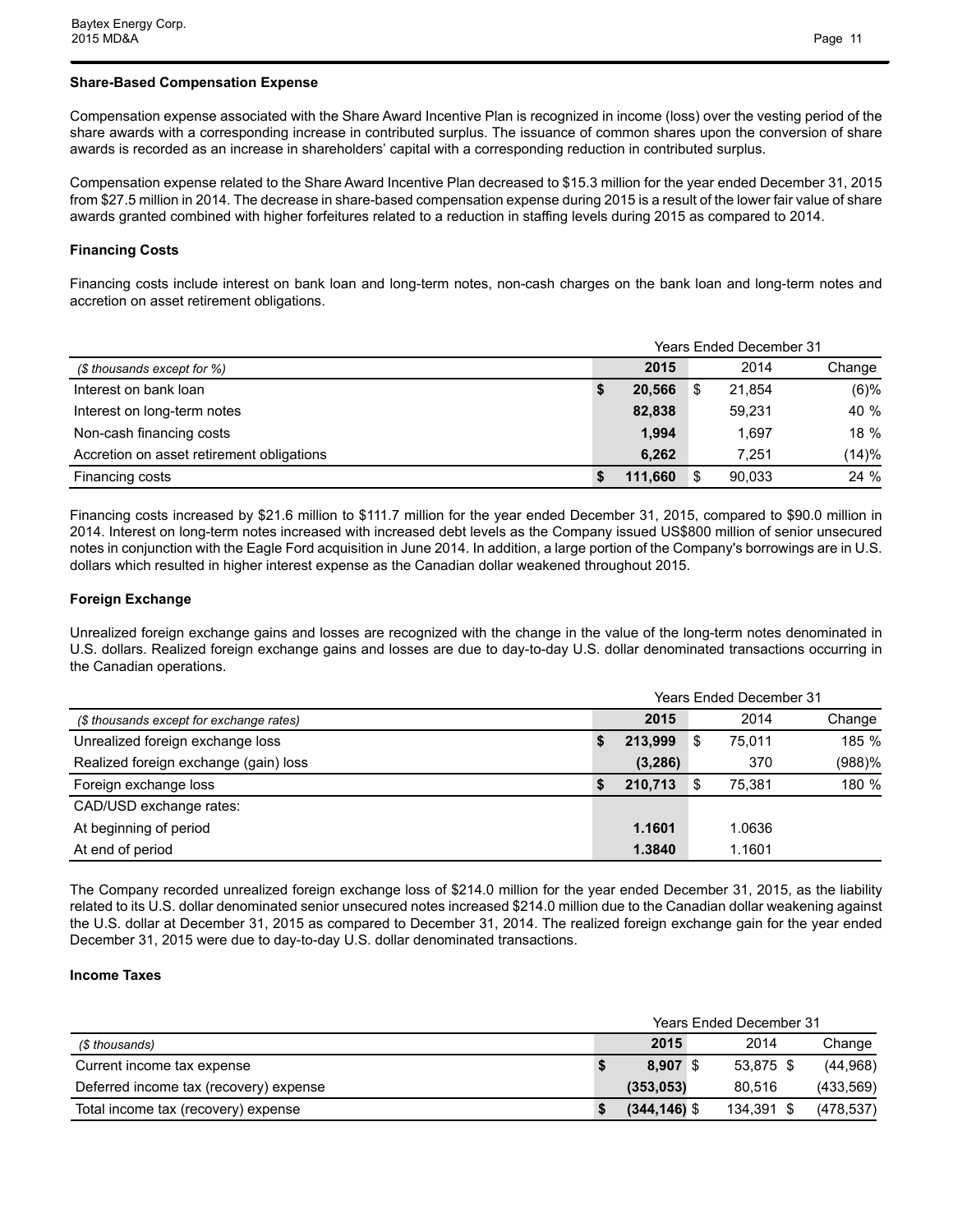Baytex Energy Corp. 2015 MD&A Page 12

For the year ended December 31, 2015, current income tax expense of \$8.9 million decreased by \$45.0 million, as compared to \$53.9 million for 2014. The decrease primarily relates to a reduction in U.S. current income taxes associated with the 2014 disposition of North Dakota assets (which contributed \$52.5 million to current income taxes that year). This was offset by an increase in Canadian income taxes associated with the increased realized financial derivative gains recorded and taxed in 2015 along with Canadian operating income recorded in 2014 that was deferred to 2015 taxation.

The deferred income tax recovery of \$353.1 million for the year ended December 31, 2015 increased \$433.6 million from an expense of \$80.5 million for 2014. The increase is primarily due to the larger net loss in the period from impairment charges and the decrease in U.S. operating income.

#### **Tax Pools**

The Company has Canadian and US tax pools, which are available to reduce future taxable income. Our cash income tax liability is dependent upon many factors, including the prices at which we sell our production, available income tax deductions and the legislative environment in place during the taxation year. Based upon the current forward commodity price outlook, projected production and cost levels, and currently enacted tax laws in Canada and the United States, Baytex expects to receive a refund of approximately \$7 million of Canadian cash income taxes during 2016.

In 2014, the Canada Revenue Agency ("CRA") advised Baytex that it was proposing to reassess certain subsidiaries of Baytex to deny non-capital loss deductions relevant to the calculation of income taxes for the years 2011 through 2013. Baytex has filed its 2014 income tax return and intends to file its future tax returns on the same basis as the 2011 through 2013 tax returns, cumulatively claiming \$591 million of non-capital losses. The Company believes that it is entitled to deduct the non-capital losses, that its tax filings to-date are correct, and has formally responded with a letter to the CRA indicating the same. At this time, the CRA has not issued a reply to Baytex's letter. The Company expects to continue to defend the position as filed.

The income tax pools detailed below are deductible at various rates as prescribed by law:

| (\$ thousands)                                     | <b>December 31, 2015</b> | December 31, 2014 |
|----------------------------------------------------|--------------------------|-------------------|
| <b>Canadian Tax Pools</b>                          |                          |                   |
| Canadian oil and natural gas property expenditures | \$<br>231,168 \$         | 237,734           |
| Canadian development expenditures                  | 347,014                  | 490,721           |
| Canadian exploration expenditures                  | 94                       | 611               |
| Undepreciated capital costs                        | 339,635                  | 428,830           |
| Non-capital losses                                 | 63,064                   | 132,522           |
| Financing costs and other                          | 84,734                   | 76,780            |
| Total Canadian tax pools                           | \$<br>1,065,709 \$       | 1,367,198         |
|                                                    |                          |                   |
| <b>U.S. Tax Pools</b>                              |                          |                   |
| Depletion                                          | \$<br>383,551 \$         | 354,149           |
| Intangible drilling costs                          | 439,380                  | 311,586           |
| Tangibles                                          | 149,971                  | 209,655           |
| Non-capital losses                                 | 1,046,951                | 553,172           |
| Other                                              | 65,669                   | 79,212            |
| Total U.S. tax pools                               | \$<br>2,085,522 \$       | 1,507,774         |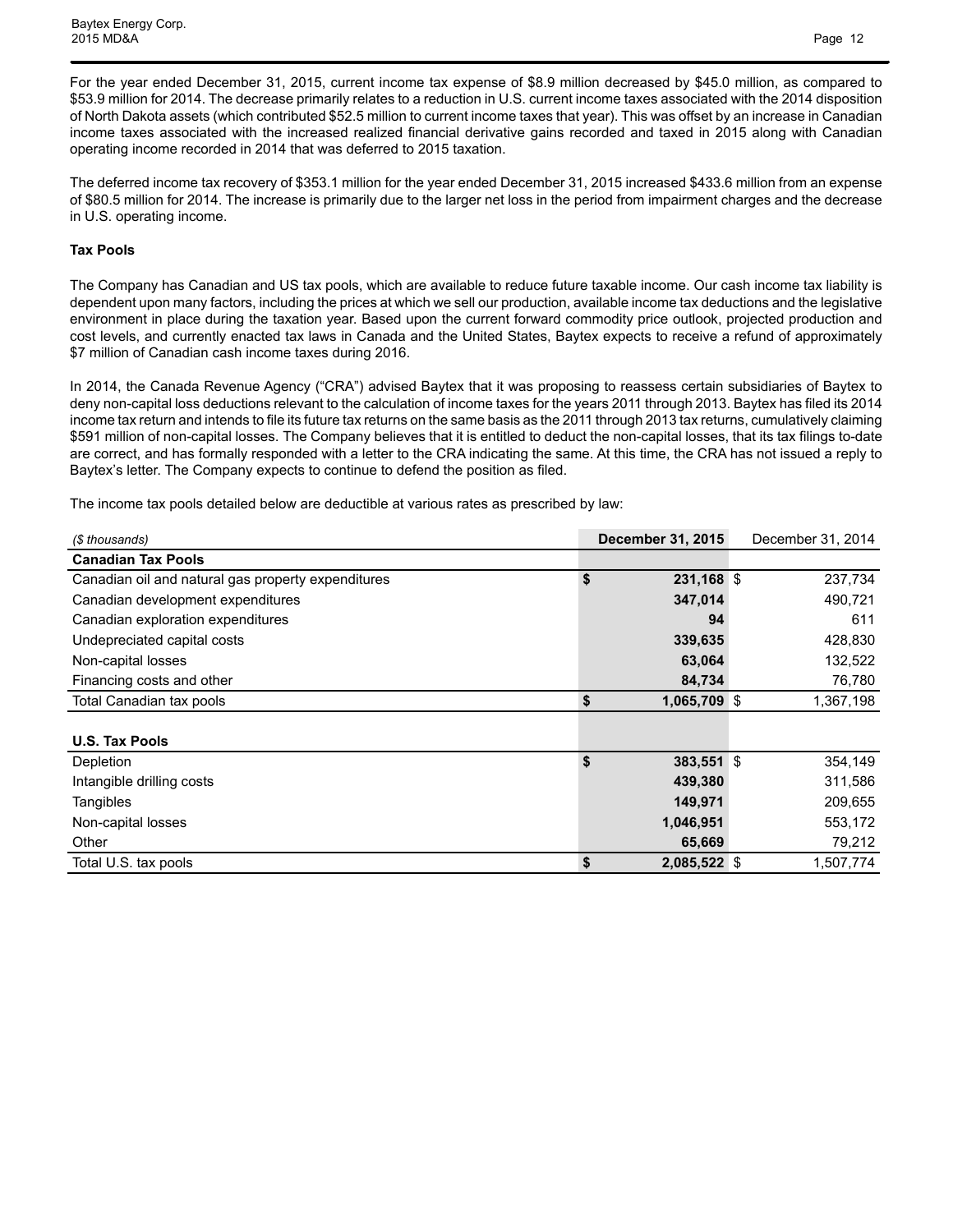### **Net Income (Loss) and Funds From Operations**

The net loss for 2015 totaled \$1,133.7 million (\$5.72 per basic and diluted share) compared to net loss of \$132.8 million (\$0.89 per basic and diluted share) in 2014. The funds from operations for 2015 totaled \$516.4 million (\$2.61 per basic and diluted share) as compared to \$879.8 million (\$5.91 per basic and diluted share) in 2014. The components of the change in net income (loss) and funds from operations from 2014 are detailed in the following table:

|                                       |                          | Net income (loss) Funds from operations |
|---------------------------------------|--------------------------|-----------------------------------------|
| Year ended December 31, 2014          | \$<br>$(132, 807)$ \$    | 879,790                                 |
| Decrease in                           |                          |                                         |
| Operating netback                     | (546, 859)               | (546, 859)                              |
| Current income tax expense            | 44,968                   | 44,968                                  |
| Unrealized financial derivatives gain | (240, 016)               |                                         |
| Increase in                           |                          |                                         |
| Realized financial derivatives gain   | 170,221                  | 170,221                                 |
| Depletion and depreciation            | (125, 289)               |                                         |
| Impairment                            | (588, 964)               |                                         |
| Unrealized foreign exchange loss      | (138,988)                |                                         |
| Deferred income tax (recovery)        | 433,569                  |                                         |
| Other $(1)(2)$                        | (9,486)                  | (31, 703)                               |
| Year ended December 31, 2015          | \$<br>$(1, 133, 651)$ \$ | 516,417                                 |

*(1) For net income (loss), other includes exploration and evaluation expense, general and administrative expense, acquisition-related costs, sharebased compensation, financing costs, realized foreign exchange loss and gain on disposition.* 

*(2) For funds from operations, other includes general and administrative expenses, acquisition-related expenses, interest on bank loan and long-term notes and realized foreign exchange loss.*

#### **Dividends**

In 2015, we declared monthly dividends of \$0.10 per share for January to August totaling \$0.80 per share (\$2.64 per share - 2014). The Company paid \$96.6 million in cash dividends for the year ended December 31, 2015, and \$57.3 million of dividends declared was settled by issuing 4,707,914 shares under the Company's dividend reinvestment plan. In response to the prolonged low price commodity environment, Baytex suspended the monthly dividend beginning September 2015.

#### **Other Comprehensive Income (Loss)**

Other comprehensive income (loss) is comprised of the foreign currency translation adjustment on U.S. net assets not recognized in profit or loss. The \$505.8 million foreign currency translation gain for the year ended December 31, 2015 is due to the weakening of the Canadian dollar against the U.S. dollar at December 31, 2015 compared to the exchange rate on December 31, 2014.

#### **Capital Expenditures**

Capital expenditures for the years ended December 31, 2015 and 2014 are summarized as follows:

| Years Ended December 31                 |    |            |            |  |              |      |            |   |              |  |           |  |
|-----------------------------------------|----|------------|------------|--|--------------|------|------------|---|--------------|--|-----------|--|
|                                         |    |            | 2015       |  |              | 2014 |            |   |              |  |           |  |
| (\$ thousands)                          |    | Canada     | U.S.       |  | <b>Total</b> |      | Canada     |   | U.S.         |  | Total     |  |
| Land                                    | \$ | $4,704$ \$ | $276$ \$   |  | 4,980 $$$    |      | $7,250$ \$ |   | $1,339$ \$   |  | 8,589     |  |
| Seismic                                 |    | 300        |            |  | 300          |      | 1.894      |   | 30           |  | 1,924     |  |
| Drilling, completion and equipping      |    | 45,937     | 420,559    |  | 466,496      |      | 296.284    |   | 366.931      |  | 663,215   |  |
| <b>Facilities</b>                       |    | 20,309     | 28,954     |  | 49,263       |      | 88,800     |   | 3.543        |  | 92,343    |  |
| Total exploration and development       | \$ | 71,250 \$  | 449,789 \$ |  | 521,039 \$   |      | 394,228 \$ |   | 371,843 \$   |  | 766,071   |  |
| Total acquisitions, net of divestitures |    | 1,641      |            |  | 1,648        |      | (33, 863)  |   | 2,579,019    |  | 2,545,156 |  |
| Total oil and natural gas expenditures  | \$ | 72,891 \$  | 449,796 \$ |  | 522,687      | 8    | 360.365    | S | 2,950,862 \$ |  | 3,311,227 |  |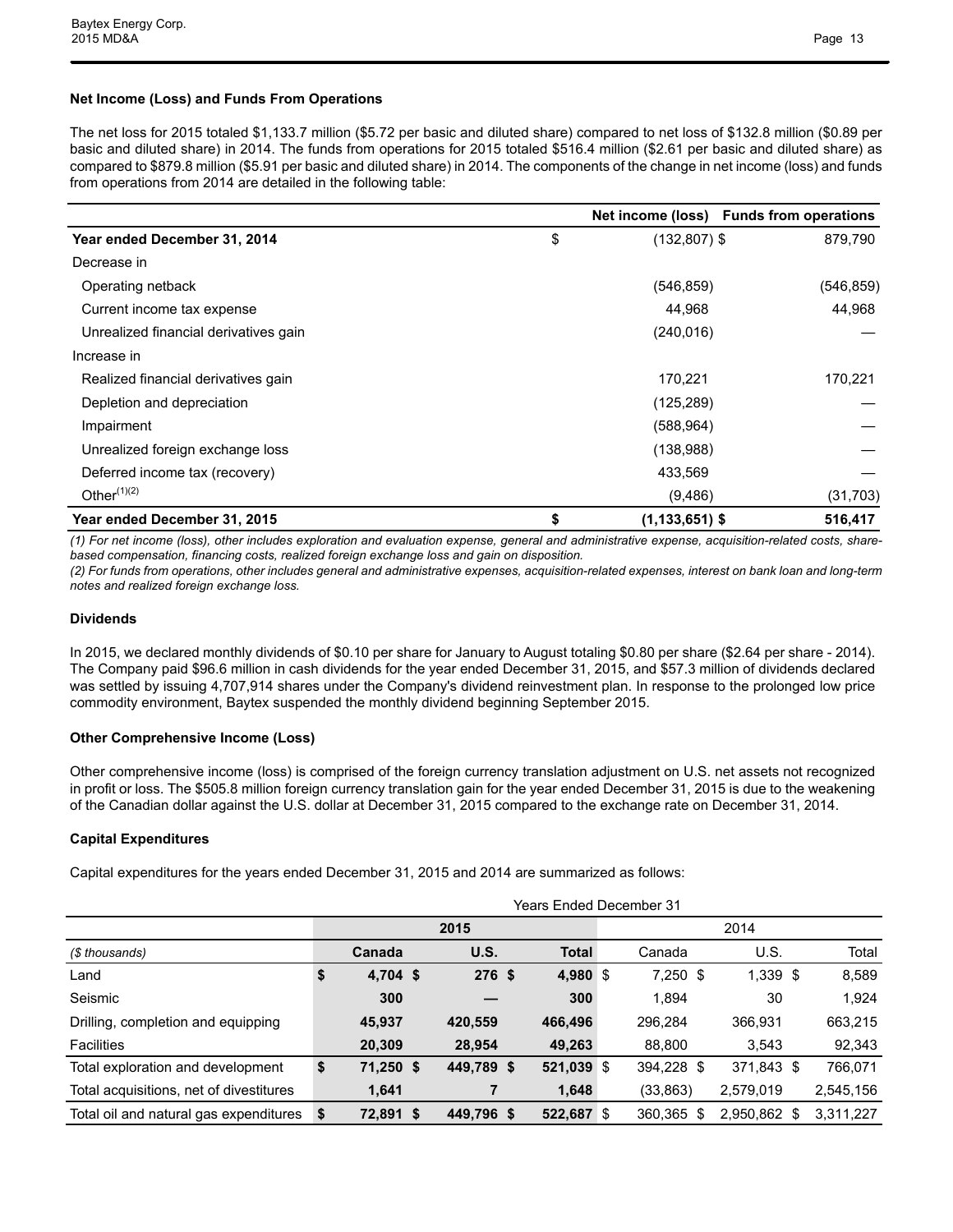In response to the lower commodity prices, we reduced our capital program throughout the year with 2015 exploration and development expenditures of \$521.0 million compared to \$766.1 million in 2014. Capital spending was focused on our Eagle Ford assets with 86% of total capital being spent in the U.S. Spending in the U.S. totaled \$449.8 million in 2015 compared to \$371.8 million in 2014 and we drilled 50.2 net wells in 2015 compared to 33.2 net wells in 2014. 2014 exploration and development expenditures included Eagle Ford development from the acquisition date in June of 2014 and included \$56.2 million of expenditures on the North Dakota assets. In 2015, we worked with our partner in the Eagle Ford to achieve significant cost savings. Drilling, completions and equipping costs per well have decreased from approximately US\$8.5 million in 2014 to approximately US\$6.2 million in 2015. The weakening of the Canadian dollar offset some of the cost savings achieved.

Activity in Canada was significantly reduced in 2015 as we drilled 31.4 net wells and spent \$71.3 million compared to 175.1 net wells and \$394.2 million in 2014. Despite achieving cost reductions of approximately 20% in Canada, the commodity prices did not support drilling in Peace River or Lloydminster in the second half of 2015 which resulted in significantly less expenditures for the year.

### **LIQUIDITY, CAPITAL RESOURCES AND RISK MANAGEMENT**

We regularly review our capital structure and liquidity sources to ensure that our capital resources will be sufficient to meet our ongoing short, medium and long-term commitments. Specifically, we believe that our internally generated funds from operations and our existing undrawn credit facilities will provide sufficient liquidity to sustain our operations and planned capital expenditures.

We regularly review our exposure to counterparties to ensure they have the financial capacity to honor outstanding obligations to us in the normal course of business. We periodically review the financial capacity of our counterparties and, in certain circumstances, we will seek enhanced credit protection.

The current commodity price environment has reduced our internally generated funds from operations. As a result, we have taken several steps to protect our liquidity, which included reducing our 2015 capital program by approximately 40% from our initial plans and working with our lending syndicate to relax certain financial covenants related to our credit facilities on February 19, 2015 and again on December 8, 2015. On April 2, 2015, we closed an equity financing and issued 36,455,000 common shares at a price of \$17.35 per share for aggregate gross proceeds of approximately \$632.5 million. The net proceeds, after issuance costs, of approximately \$606.0 million were utilized to pay down a portion of our credit facilities. We also announced the suspension of our monthly dividend starting in September of 2015.

If the current commodity price environment continues, or if prices decline further, we may need to make additional changes to our capital program. A sustained low price environment could lead to a default of certain financial covenants, which could impact our ability to borrow under existing credit facilities or obtain new financing. It could also restrict our ability to pay future dividends or sell assets and may result in our debt becoming immediately due and payable. Should our internally generated funds from operations be insufficient to fund the capital expenditures required to maintain operations, we may draw additional funds from our current credit facilities or we may consider seeking additional capital in the form of debt or equity; however, there is no certainty that any of the additional sources of capital would be available when required.

At December 31, 2015, net debt was \$2,049.9 million, as compared to \$2,296.0 million at December 31, 2014. The decrease at December 31, 2015 is primarily attributable to the equity proceeds of \$606.0 million being applied to outstanding bank debt. This was partially offset by the increase in our U.S. dollar denominated bank loan and long-term notes of \$240.4 million due to the weakening Canadian dollar and a \$114.4 million increase in credit facilities as dividend payments and capital expenditures exceeded funds from operations.

#### **Bank Loan**

Baytex has revolving extendible unsecured credit facilities with its bank lending syndicate comprised of a \$50 million operation loan, a \$750 million syndicated loan and a US\$200 million syndicated loan for its wholly-owned subsidiary, Baytex Energy USA, Inc. (collectively, the "Revolving Facilities").

The Revolving Facilities are not borrowing base facilities and do not require annual or semi-annual reviews. The facilities contain standard commercial covenants as detailed below and do not require any mandatory principal payments prior to maturity on June 4, 2019. Baytex may request an extension under the Revolving Facilities which could extend the revolving period for up to four years (subject to a maximum four-year term at any time). Copies of the agreements relating to the Revolving Facilities are accessible on the SEDAR website at www.sedar.com (filed under the categories "Other material contracts" on June 11, 2014, September 9, 2014 and February 24, 2015 and "Material contracts - Credit agreements" on May 27, 2015 and January 7, 2016).

The weighted average interest rate on the credit facilities for the year ended December 31, 2015 was 3.32% (year ended December 31, 2014 - 3.25%).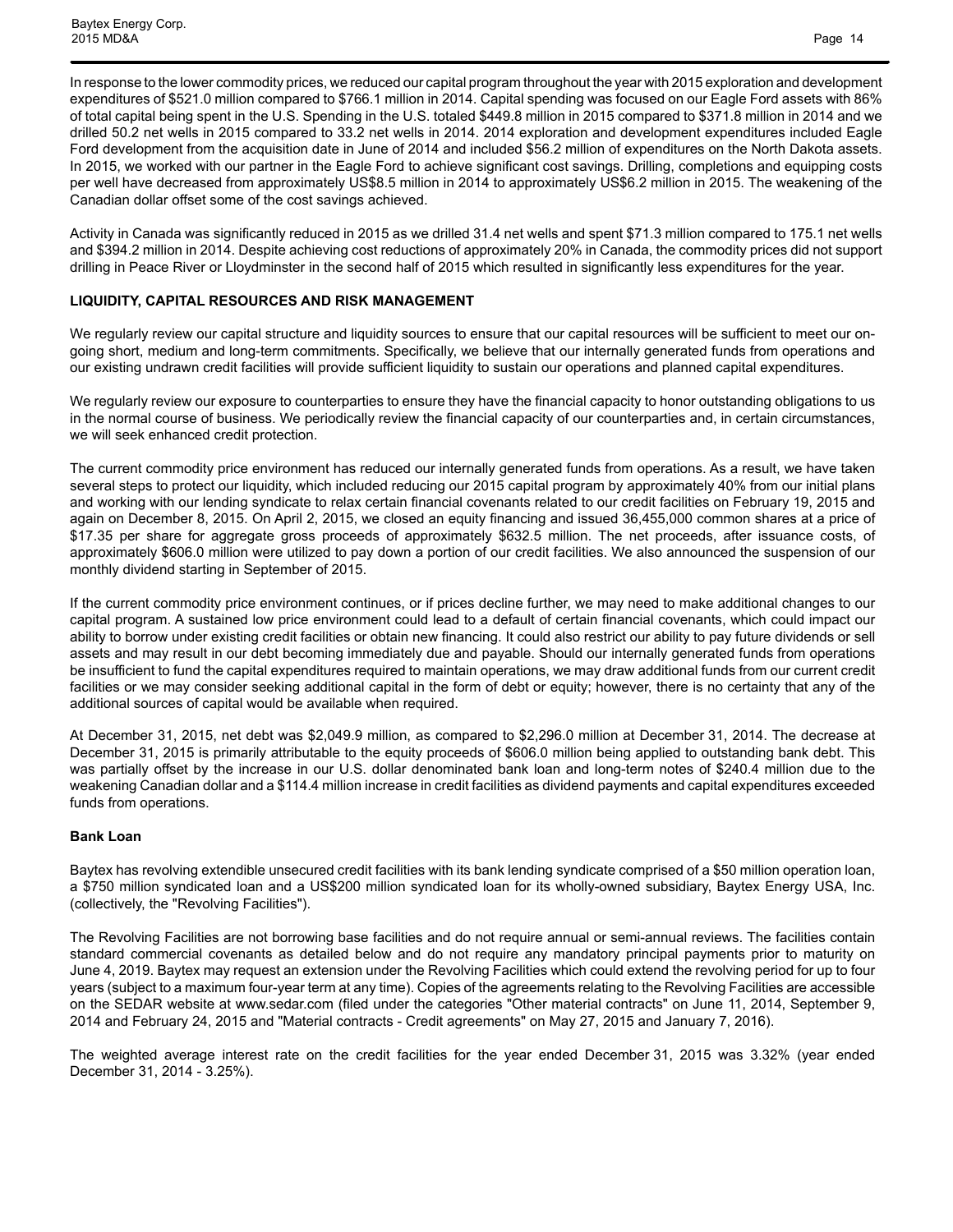### **Long-Term Notes**

Baytex has five series of senior unsecured notes outstanding that total \$1.62 billion as at December 31, 2015. The senior unsecured notes do not contain any significant financial maintenance covenants. The notes contain a minimum fixed charge coverage ratio covenant as a debt incurrence covenant which, if not met, limits the Company from taking on new borrowings beyond existing senior unsecured notes and credit facilities.

On February 17, 2011, we issued US\$150 million principal amount of senior unsecured notes bearing interest at 6.75% payable semi-annually with principal repayable on February 17, 2021. These notes are redeemable at our option, in whole or in part, commencing on February 17, 2016 at specified redemption prices.

On July 19, 2012, we issued \$300 million principal amount of senior unsecured notes bearing interest at 6.625% payable semiannually with principal repayable on July 19, 2022. These notes are redeemable at our option, in whole or in part, commencing on July 19, 2017 at specified redemption prices.

On June 6, 2014, we issued US\$800 million of senior unsecured notes, comprised of US\$400 million of 5.125% notes due June 1, 2021 (the "2021 Notes") and US\$400 million of 5.625% notes due June 1, 2024 (the "2024 Notes"). The 2021 Notes and the 2024 Notes pay interest semi-annually and are redeemable at the Company's option, in whole or in part, commencing on June 1, 2017 (in the case of the 2021 Notes) and June 1, 2019 (in the case of the 2024 Notes) at specified redemption prices.

Pursuant to the acquisition of Aurora Oil & Gas Limited ("Aurora") on June 11, 2014, we assumed all of Aurora's existing senior unsecured notes and then purchased and cancelled approximately 98% of the outstanding notes. On February 27, 2015, we redeemed one tranche of the remaining Aurora notes at a price of US\$8.3 million plus accrued interest. The remaining Aurora notes (US\$6.4 million principal amount) are redeemable at our option, in whole or in part, commencing on April 1, 2016 at specified redemption prices.

#### **Covenants**

The following table lists the covenants under the Revolving Facilities and the senior unsecured notes, and the compliance therewith as at December 31, 2015.

| <b>Covenant Description</b>                       |                      | <b>Position as at</b><br><b>December 31, 2015</b> |
|---------------------------------------------------|----------------------|---------------------------------------------------|
| Revolving Facilities - Financial Covenants        | <b>Maximum Ratio</b> |                                                   |
| Senior debt to Capitalization $(1)(2)$            | 0.65:1.00            | 0.44:1.00                                         |
| Senior debt to Bank EBITDA <sup>(1)(5)</sup>      | 5.25:1.00            | 2.97:1.00                                         |
| Total debt to Bank EBITDA(3)(5)                   | 5.25:1.00            | 2.97:1.00                                         |
| Senior Unsecured Notes - Debt Incurrence Covenant | <b>Minimum Ratio</b> |                                                   |
| Fixed charge coverage $(4)$                       | 2:50:1.00            | 5.63:1.00                                         |

*(1) "Senior debt" is defined as our principal amount of bank loan and long-term notes.* 

*(2) "Capitalization" is defined as the sum of our principal amount of bank loan, long-term notes and shareholders' equity.* 

*(3) "Total debt" is defined as the sum of our principal amount of bank loan, long-term notes, and certain other liabilities identified in the credit agreement.*

*(4) Fixed charge coverage is computed as the ratio of financing costs excluding accretion on asset retirement obligations to trailing twelve month adjusted income, as defined in the note indentures. Adjusted income for the trailing twelve months ended December 31, 2015 was \$629 million.*

*(5) Bank EBITDA is calculated based on terms and definitions set out in the credit agreement which adjusts net income (loss) for financing costs, income tax, certain specific unrealized and non-cash transactions (including depletion, depreciation, exploration expenses, unrealized gains and losses on financial derivatives and foreign exchange and stock based compensation), and acquisition and disposition activity (excluding acquisitionrelated costs incurred) and is calculated based on a trailing twelve month basis.* 

On December 8, 2015, we reached an agreement with the lending syndicate to amend the financial covenants as follows: a) the maximum Senior Debt to capitalization ratio will be 0.65:1.00 for the period December 31, 2015 up to and including December 31, 2017, and 0.55:1.00 thereafter; b) the maximum Senior Debt to Bank EBITDA ratio will be 5.25:1.00 for the period December 31, 2015 up to and including December 31, 2017, and 3.50:1.00 thereafter; and c) the maximum Total Debt to Bank EBITDA will be 5.25:1.00 for the period December 31, 2015 up to and including December 31, 2017, and 4.00:1.00 thereafter. If we exceed or breach any of the covenants under the Revolving Facilities or our senior unsecured notes, we may be required to repay, refinance or renegotiate the loan terms and may be restricted from paying dividends to our shareholders.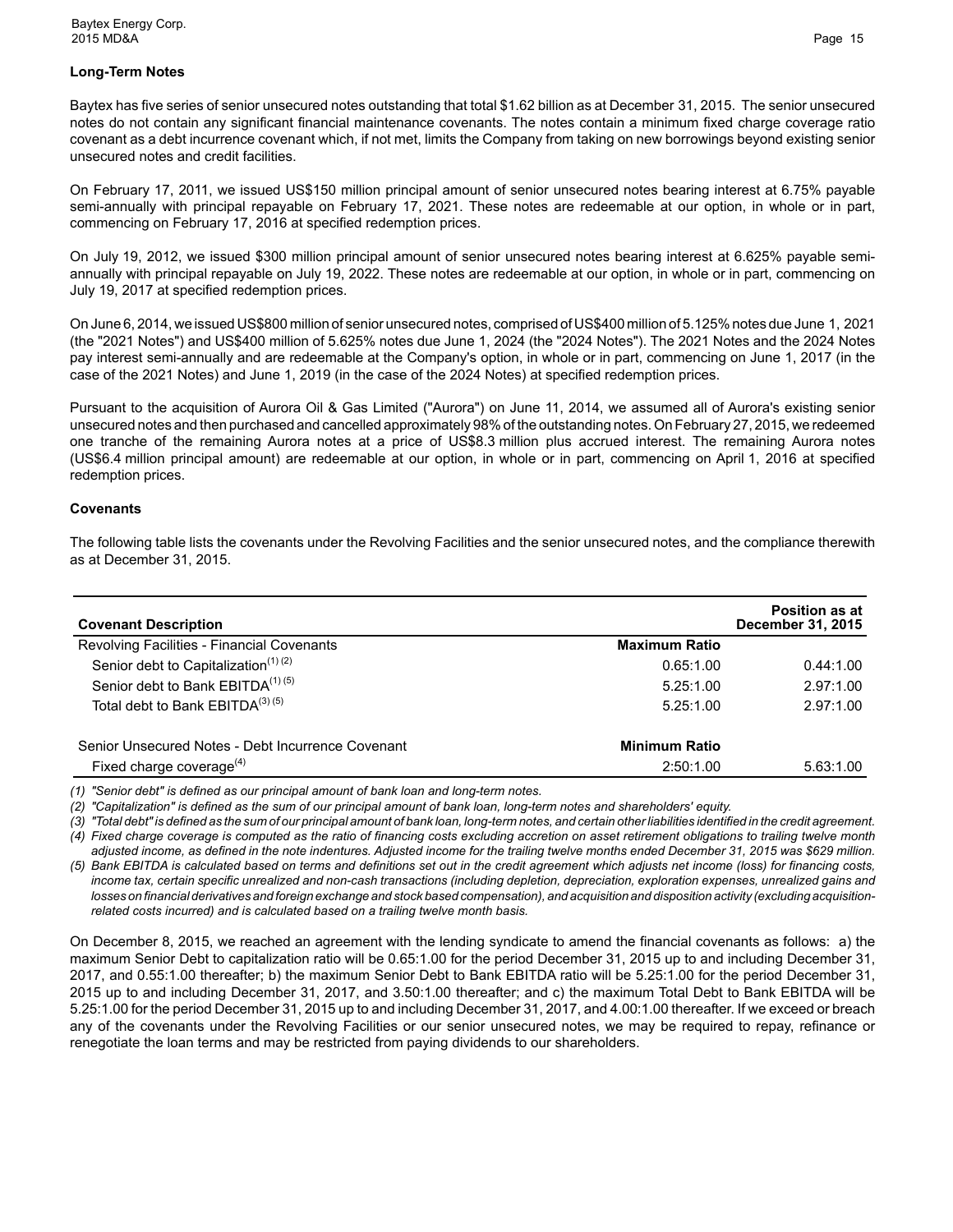### **Financial Instruments**

As part of our normal operations, we are exposed to a number of financial risks, including liquidity risk, credit risk and market risk. Liquidity risk is the risk that the Company will encounter difficulty in meeting obligations associated with financial liabilities. We manage liquidity risk through cash and debt management. Credit risk is the risk that a counterparty to a financial asset will default, resulting in the Company incurring a loss. Credit risk is managed by entering into sales contracts with creditworthy entities and reviewing our exposure to individual entities on a regular basis. Market risk is the risk that the fair value of future cash flows will fluctuate due to movements in market prices, and is comprised of foreign currency risk, interest rate risk and commodity price risk. Market risk is partially mitigated through a series of derivative contracts intended to reduce some of the volatility of our funds from operations.

A summary of the risk management contracts in place as at December 31, 2015 and the accounting treatment thereof is disclosed in note 19 to the consolidated financial statements.

### **Shareholders' Capital**

We are authorized to issue an unlimited number of common shares and 10,000,000 preferred shares. The rights and terms of preferred shares are determined upon issuance. As at February 28, 2016, we had 210,688,856 common shares and no preferred shares issued and outstanding. During the year ended December 31, 2015, shares were issued through an equity financing, the dividend reinvestment plan and our share-based compensation programs.

## **Contractual Obligations**

We have a number of financial obligations that are incurred in the ordinary course of business. These obligations are of a recurring nature and impact the Company's funds from operations in an ongoing manner. A significant portion of these obligations will be funded by funds from operations. These obligations as of December 31, 2015 and the expected timing for funding these obligations are noted in the table below.

| (\$ thousands)               | <b>Total</b>    |    | Less than<br>vear |    | 1-3 years |   | 3-5 years |     | Beyond<br>5 years |
|------------------------------|-----------------|----|-------------------|----|-----------|---|-----------|-----|-------------------|
| Trade and other payables     | \$<br>267,838   | \$ | 267,838           | \$ |           | S |           | -\$ |                   |
| Bank loan <sup>(1) (2)</sup> | 256,749         |    |                   |    |           |   | 256.749   |     |                   |
| Long-term notes $(2)$        | 1,623,658       |    |                   |    |           |   | 8,858     |     | 1,614,800         |
| Interest on long-term notes  | 620,144         |    | 94.064            |    | 188.129   |   | 186.969   |     | 150,982           |
| Operating leases             | 50,305          |    | 8.063             |    | 16.501    |   | 15.589    |     | 10,152            |
| Processing agreements        | 52,147          |    | 9.219             |    | 10.340    |   | 9.043     |     | 23,545            |
| Transportation agreements    | 75.392          |    | 13.910            |    | 24.556    |   | 23.371    |     | 13,555            |
| Total                        | \$<br>2,946,233 | S  | 393.094           | S  | 239,526   | S | 500.579   |     | 1.813.034         |

*(1) The bank loan is covenant-based with a revolving period that is extendible annually for up to a four-year term. Unless extended, the revolving period will end on June 4, 2019, with all amounts to be repaid on such date.* 

*(2) Principal amount of instruments.* 

We also have ongoing obligations related to the abandonment and reclamation of well sites and facilities which have reached the end of their economic lives. Programs to abandon and reclaim them are undertaken regularly in accordance with applicable legislative requirements.

## **OFF BALANCE SHEET TRANSACTIONS**

Baytex does not have any financial arrangements that are excluded from the consolidated financial statements as at December 31, 2015, nor are any such arrangements outstanding as of the date of this MD&A.

## **CRITICAL ACCOUNTING ESTIMATES**

A summary of Baytex's significant accounting policies can be found in notes 3 and 4 to the consolidated financial statements. The preparation of the consolidated financial statements in accordance with GAAP requires management to make judgments and estimates that affect the financial results of the Company. The financial and operating results of Baytex incorporate certain estimates including:

- estimated revenues, royalties and operating costs on production as at a specific reporting date but for which actual revenues and costs have not yet been received;
- estimated capital expenditures on projects that are in progress;
- estimated future recoverable value of petroleum and natural gas properties;
- estimated depletion and depreciation that are based on estimates of petroleum and natural gas reserves and future costs to develop those reserves that Baytex expects to recover in the future;
- estimated fair value of oil and gas properties and exploration and evaluation assets from business combinations;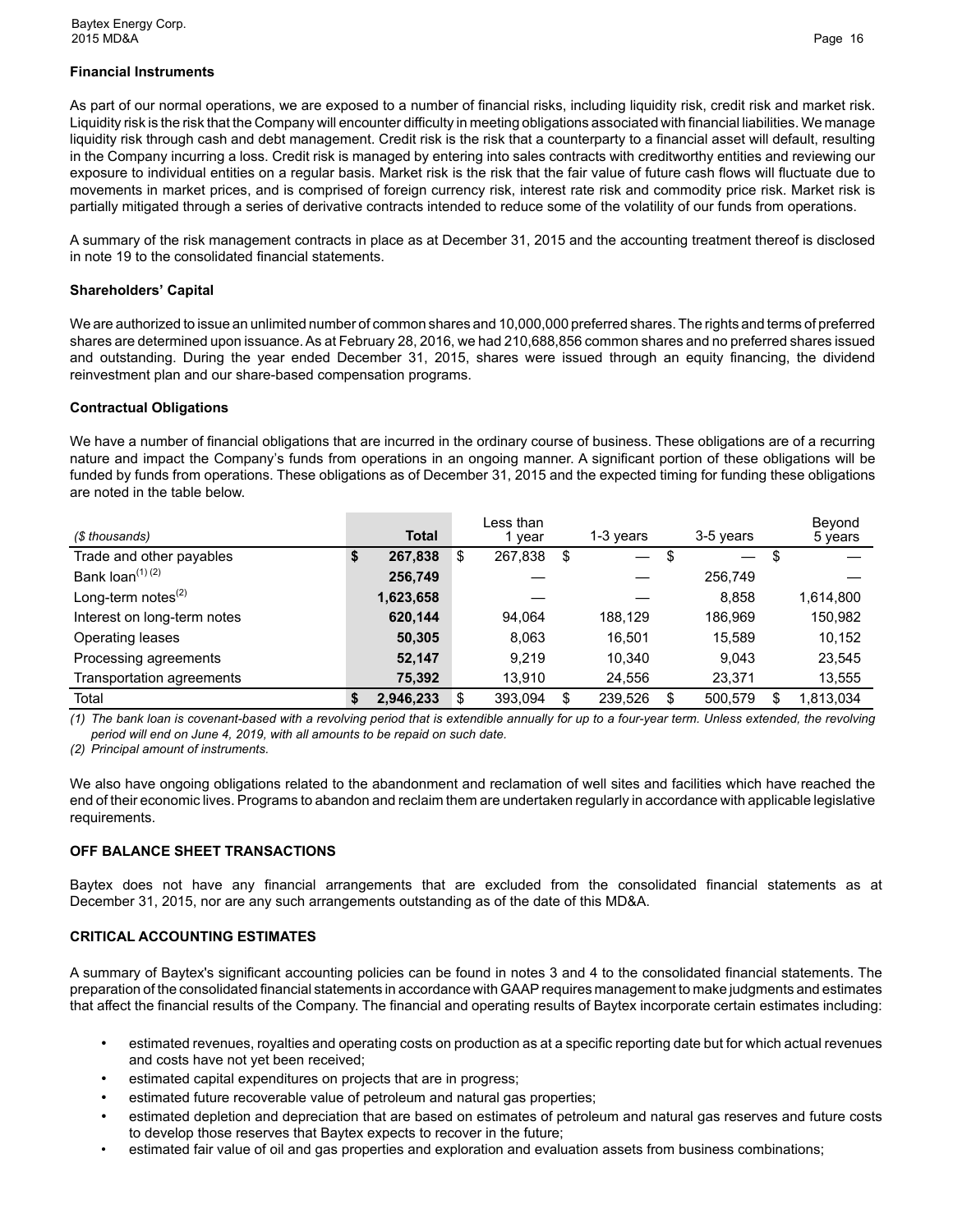- estimated fair value of financial derivative contracts that are subject to fluctuation depending upon the underlying commodity prices, interest rates and foreign exchange rates;
- estimated value of share-based compensation related to our Share Award Incentive Plan and related performance conditions and forfeiture rates; and
- estimated value of asset retirement obligations that are dependent upon estimates of future costs and timing of expenditures.

Baytex employs individuals skilled in making such estimates and ensures those responsible have the most accurate information available. Further, approved budgets and prior period estimates are also reviewed and analyzed against actual results to ensure appropriate decisions are made for future estimates and outlooks. Actual results could differ materially if various assumptions or estimates do not turn out as expected.

#### **CHANGES IN ACCOUNTING POLICIES**

#### *Future Accounting Pronouncements*

#### **Revenue from Contracts with Customers**

International Financial Reporting Standards ("IFRS") 15 "Revenue from Contracts with Customers" is effective January 1, 2018 and will supersede IAS 11 "Construction Contracts" and IAS 18 "Revenue" and related interpretations. The new standard moves away from a revenue recognition model based on an earnings process to an approach that is based on transfer of control of a good or service to a customer. The new standard also requires disclosures on the nature, amount, timing and uncertainty of revenues and cash flows arising from contracts with customers. The Company has not yet adopted IFRS 15 and is evaluating its impact on the consolidated financial statements.

#### **Financial Instruments**

IFRS 9 "Financial Instruments" replaces IAS 39 "Financial Instruments: Recognition and Measurement", which eliminates the current multiple classification and measurement models for financial assets and liabilities with a single model that has only two classifications: amortized cost and fair value. In November 2013, the IASB amended IFRS 9 to include the new general hedge accounting model which remains optional, allows more opportunities to apply hedge accounting, and will be effective on January 1, 2018 and applied retroactively to each period presented. The Company has not yet adopted IFRS 9 and is evaluating its impact on the consolidated financial statements.

#### **Leases**

IFRS 16 "Leases" replaces IAS 17 "Leases" and is effective January 1, 2019 with early adoption permitted if the entity is also applying IFRS 15 "Revenue from Contracts with Customers". The new standard will bring most leases on-balance sheet for lessees. The Company has not yet adopted IFRS 16 and is evaluating its impact on the consolidated financial statements.

#### **2016 GUIDANCE**

As an industry, we continue to face unprecedented challenges due to the continued global oversupply of crude oil. We are committed to preserving financial liquidity through this downturn. In 2016, we are targeting capital expenditures to approximate funds from operations in order to minimize additional bank borrowings. In addition, we may contemplate minor non-core asset sales.

Our original 2016 production guidance was 74,000 to 78,000 boe/d with budgeted exploration and development expenditures of \$325 to \$400 million. This budget contemplated ramping up activity in Canada in the second half of 2016.

Based on the forward strip for the remainder of 2016, we do not plan to execute our heavy oil development program this year. We will forgo drilling 12 net wells at Peace River and 24 net wells at Lloydminster. In addition, we are proactively shutting-in approximately 7,500 bbl/d of low or negative margin heavy oil production in order to optimize the value of our resource base and maximize our funds from operations. Should netbacks improve, we have the ability to restart these wells within one month. We currently anticipate that this production will be brought back on-line mid-year.

In the Eagle Ford, we now anticipate a reduced pace of development in 2016 with approximately four to five drilling rigs (six drilling rigs in fourth quarter of 2015) and one to two frac crews (two frac crews in the fourth quarter of 2015) working on our lands. At this pace, we anticipate bringing approximately 30 net wells on production in 2016 (previously 35 to 40 net wells).

We now anticipate 2016 exploration and development expenditures of \$225 to \$265 million, of which approximately 95% will be invested in the Eagle Ford. At the mid-point, this reflects a 33% reduction in capital spending for 2016 relative to our initial expectation of \$325 to \$400 million and a 53% reduction relative to 2015 capital expenditures of \$521 million. Our 2016 program will remain flexible and allows for adjustments to spending based on changes in the commodity price environment.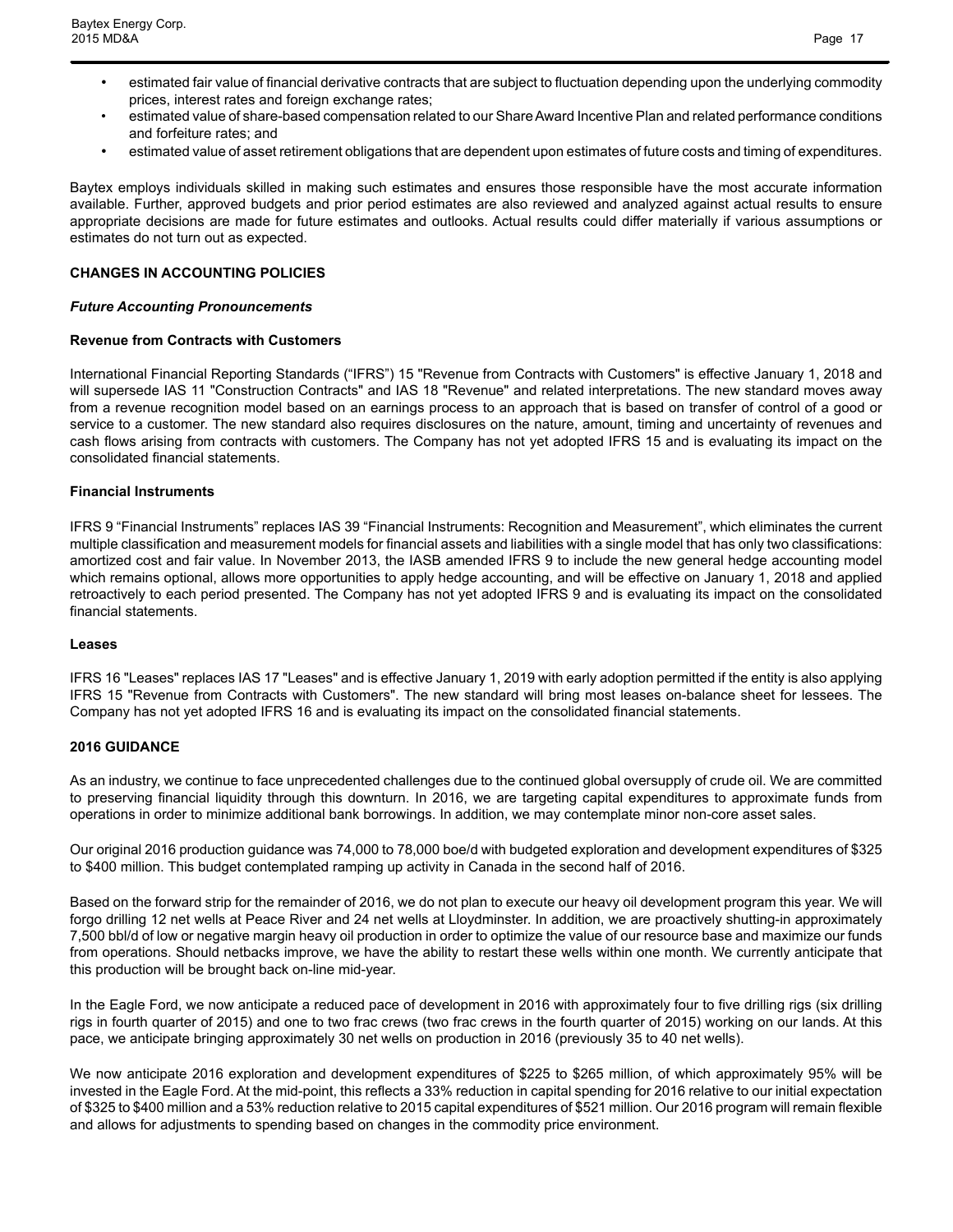Taking into account the shut-in heavy oil volumes and a reduced capital program, we have revised our production guidance range for 2016 to 68,000 to 72,000 boe/d. Our revised production guidance represents an approximate 5% reduction to our original guidance, excluding the impact of shut-in volumes. This compares to a 33% reduction in our capital budget, demonstrating the continued strong performance of our assets. Based on the mid-point of our production guidance range, approximately 55% of our production is expected to be generated in the Eagle Ford with the remaining 45% coming from our Canadian assets.

Production during the first quarter of 2016 is expected to average 73,000 to 75,000 boe/d.

## **SELECTED ANNUAL INFORMATION**

| (\$ thousands, except per common share amounts)           |   | 2015               | 2014       |
|-----------------------------------------------------------|---|--------------------|------------|
| Revenues, net of royalties                                |   | 888,447 \$         | 1,529,897  |
| Net income (loss)                                         | จ | $(1, 133, 651)$ \$ | (132, 807) |
| Per common share - basic                                  |   | $(5.72)$ \$        | (0.89)     |
| Per common share - diluted                                |   | $(5.72)$ \$        | (0.89)     |
| Total assets                                              |   | 5,488,498 \$       | 6,230,596  |
| Total bank loan and long-term notes                       |   | 1,854,929 \$       | 2,062,344  |
| Cash dividends or distributions declared per common share |   | 0.80 <sup>5</sup>  | 2.64       |
| Average wellhead prices, net of blending costs (\$/boe)   |   | $35.40~\text{\AA}$ | 66.54      |
| Total production (boe/d)                                  |   | 84,648             | 78,395     |

## **QUARTERLY FINANCIAL INFORMATION**

|                                                    |                | 2015       |           |            | 2014      |         |         |         |  |  |
|----------------------------------------------------|----------------|------------|-----------|------------|-----------|---------|---------|---------|--|--|
| (\$ thousands, except per common share<br>amounts) | Q <sub>4</sub> | Q3         | Q2        | Q1         | Q4        | Q3      | Q2      | Q1      |  |  |
| Gross revenues                                     | 230.200        | 268.625    | 345.432   | 285.615    | 472.394   | 634.415 | 476.404 | 385.809 |  |  |
| Net income (loss)                                  | (412, 924)     | (517, 856) | (26, 955) | (175, 916) | (361,816) | 144.369 | 36.799  | 47,841  |  |  |
| Per common share - basic                           | (1.96)         | (2.49)     | (0.13)    | (1.04)     | (2.16)    | 0.87    | 0.27    | 0.38    |  |  |
| Per common share - diluted                         | (1.96)         | (2.49)     | (0.13)    | (1.04)     | (2.16)    | 0.86    | 0.27    | 0.38    |  |  |

## **FOURTH QUARTER OF 2015**

Our production for the three months ended December 31, 2015 was 81,110 boe/d, a decrease of 11,161 boe/d as compared to 92,271 boe/d for the fourth quarter of 2014. The declines are due to reduced capital spending, non-core dispositions and uneconomic production we have shut-in. The price of WTI decreased by US\$30.96/bbl, or 42%, to US\$42.18/bbl in the fourth quarter of 2015 compared to the same period in 2014. Funds from operations were \$93.1 million, bringing total funds from operations for the year to \$516.4 million. Net loss of \$410.0 million in the fourth quarter of 2015 increased from a net loss of \$361.8 million for the same period in 2014 due to lower operating netbacks and a larger impairment in the current period.

|                              | Three Months Ended December 31 |        |  |  |  |  |  |
|------------------------------|--------------------------------|--------|--|--|--|--|--|
| <b>Benchmark Averages</b>    | 2015                           | 2014   |  |  |  |  |  |
| WTI oil (US\$/bbl)           | 42.18                          | 73.14  |  |  |  |  |  |
| WCS heavy (US\$/bbl)         | 27.69                          | 58.90  |  |  |  |  |  |
| Heavy oil differential       | 35%                            | 20%    |  |  |  |  |  |
| CAD/USD exchange rate        | 1.3353                         | 1.1378 |  |  |  |  |  |
| Edmonton par oil (\$/bbl)    | 52.94                          | 75.69  |  |  |  |  |  |
| LLS (US\$/bbl)               | 43.33                          | 76.34  |  |  |  |  |  |
| AECO gas price (\$/mcf)      | 2.65                           | 4.01   |  |  |  |  |  |
| NYMEX gas price (US\$/mmbtu) | 2.27                           | 4.00   |  |  |  |  |  |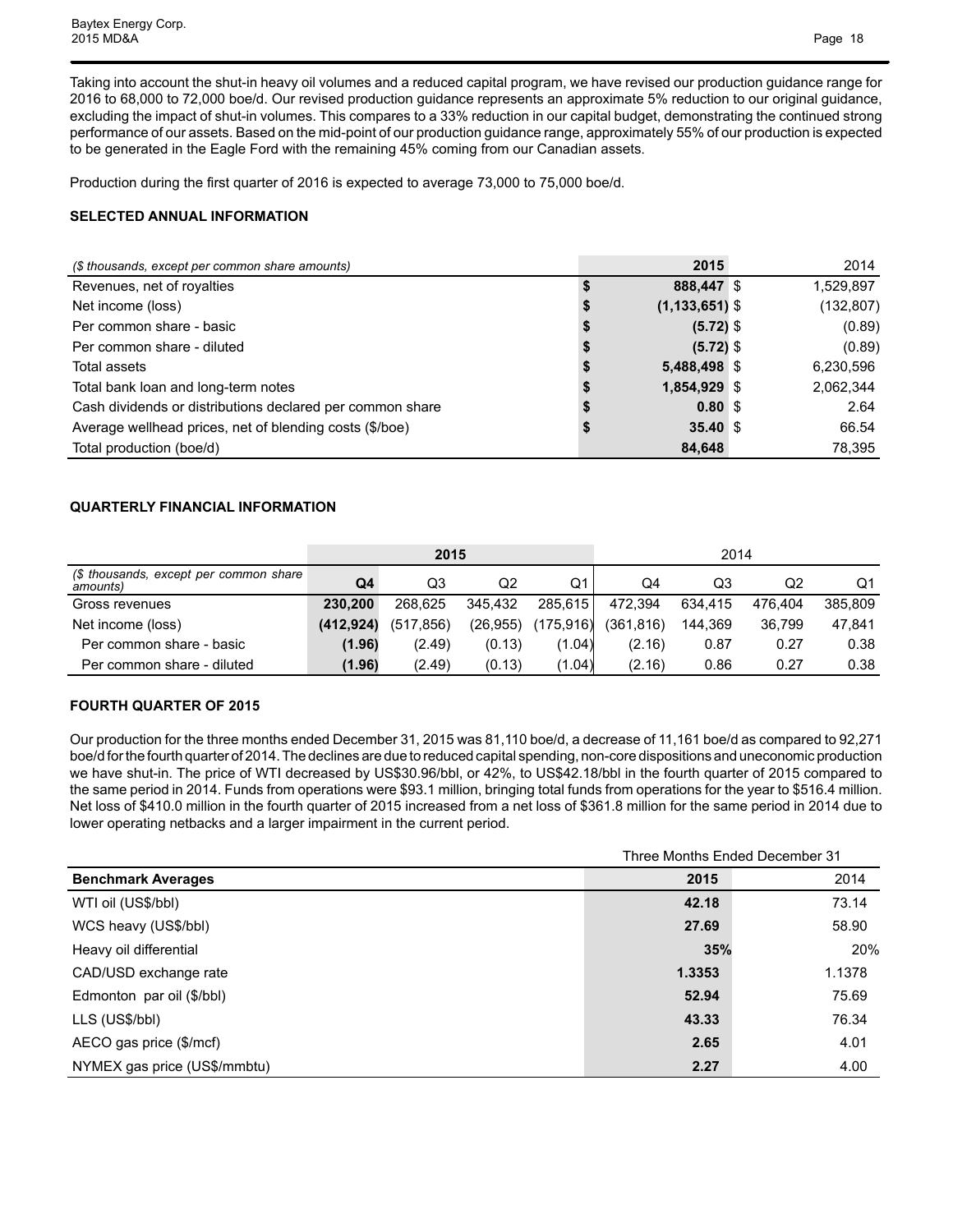|                                               | Three Months Ended December 31 |            |  |                 |      |              |  |                |  |            |      |          |
|-----------------------------------------------|--------------------------------|------------|--|-----------------|------|--------------|--|----------------|--|------------|------|----------|
|                                               | 2015                           |            |  |                 |      | 2014         |  |                |  |            |      |          |
| (\$ thousands, except as noted)               |                                | Canada     |  | <b>U.S.</b>     |      | <b>Total</b> |  | Canada         |  | U.S.       |      | Total    |
| <b>Daily Production</b>                       |                                |            |  |                 |      |              |  |                |  |            |      |          |
| Heavy oil (bbl/d)                             |                                | 31,733     |  |                 |      | 31,733       |  | 43,186         |  |            |      | 43,186   |
| Light oil and condensate (bbl/d)              |                                | 1,600      |  | 23,330          |      | 24,930       |  | 2,494          |  | 24,422     |      | 26,916   |
| NGL (bbl/d)                                   |                                | 973        |  | 8,023           |      | 8,996        |  | 1,381          |  | 6,717      |      | 8,098    |
| Natural gas (mcf/d)                           |                                | 39,122     |  | 53,586          |      | 92,708       |  | 43,048         |  | 41,380     |      | 84,428   |
| Total production (boe/d)                      |                                | 40,826     |  | 40,284          |      | 81,110       |  | 54,236         |  | 38,035     |      | 92,271   |
|                                               |                                |            |  |                 |      |              |  |                |  |            |      |          |
| <b>Baytex Average Sales Prices</b>            |                                |            |  |                 |      |              |  |                |  |            |      |          |
| Canadian heavy oil (\$/bbl) <sup>(1)</sup>    | \$                             | 24.41 S    |  |                 | - \$ | $24.41$ \$   |  | 53.34 \$       |  |            | - \$ | 53.34    |
| Light oil and condensate (\$/bbl)             |                                | 47.84      |  | 50.33           |      | 50.17        |  | 70.77          |  | 77.86      |      | 77.20    |
| NGL (\$/bbl)                                  |                                | 19.93      |  | 16.90           |      | 17.23        |  | 33.31          |  | 26.99      |      | 28.07    |
| Natural gas (\$/mcf)                          |                                | 2.36       |  | 3.05            |      | 2.76         |  | 3.89           |  | 4.36       |      | 4.12     |
| Weighted average $($/boe)^{(2)}$              | \$                             | 23.59 \$   |  | 36.56 \$        |      | $30.03$ \$   |  | 49.66 \$       |  | 59.50 \$   |      | 53.72    |
|                                               |                                |            |  |                 |      |              |  |                |  |            |      |          |
| Operating netback (\$/boe)                    |                                |            |  |                 |      |              |  |                |  |            |      |          |
| Oil and natural gas revenues                  | \$                             | 23.59 \$   |  | 36.56 \$        |      | $30.03$ \$   |  | 49.66 \$       |  | 59.50 \$   |      | 53.72    |
| Other income                                  |                                |            |  |                 |      | 0.11         |  |                |  |            |      | 0.76     |
| Less:                                         |                                |            |  |                 |      |              |  |                |  |            |      |          |
| Royalties                                     |                                | 2.72       |  | 10.56           |      | 6.61         |  | 7.94           |  | 17.56      |      | 11.90    |
| Operating expenses                            |                                | 12.27      |  | 7.23            |      | 9.76         |  | 14.76          |  | 10.36      |      | 12.95    |
| Transportation expenses                       |                                | 2.87       |  |                 |      | 1.45         |  | 3.51           |  |            |      | 2.07     |
| Operating netback                             | \$                             | $5.73$ \$  |  | 18.77 \$        |      | $12.32$ \$   |  | 23.45 \$       |  | 31.58 \$   |      | 27.56    |
| Financial derivatives gain                    |                                |            |  |                 |      | 4.09         |  |                |  |            |      | 6.48     |
| Operating netback after financial derivatives | \$                             | $5.73$ \$  |  | 18.77 \$        |      | 16.41 \$     |  | $23.45$ \$     |  | $31.58$ \$ |      | 34.04    |
|                                               |                                |            |  |                 |      |              |  |                |  |            |      |          |
| <b>Capital Expenditures</b>                   |                                |            |  |                 |      |              |  |                |  |            |      |          |
| Exploration and development                   | \$                             | 8.804 \$   |  | 131,992 \$      |      | 140,796 \$   |  | 65,234 \$      |  | 149,463 \$ |      | 214,697  |
| Acquisitions, net of divestitures             | \$                             | $(593)$ \$ |  | 19 <sup>5</sup> |      | $(574)$ \$   |  | $(42, 212)$ \$ |  | 6,546 \$   |      | (35,666) |

*(1) Baytex's risk management strategy employs both oil and natural gas financial and physical forward contracts (fixed price forward sales and collars) and heavy oil differential physical delivery contracts (fixed price and percentage of WTI). The pricing information in the table excludes the impact of financial derivatives.* 

*(2) Realized heavy oil prices are calculated based on sales volumes, net of blending costs.* 

#### **SUMMARY FOURTH QUARTER INFORMATION**

In comparing the fourth quarter of 2015 with the same period in 2014:

- Total production for the fourth quarter of 2015 of 81,110 boe/d decreased by 12%, or 11,161 boe/d, from the same period in 2014, with 3,900 boe/d associated with declines from non-core dispositions and uneconomic production we have shut-in.
- FFO for the fourth quarter of 2015 was \$93.1 million (\$0.44 per basic share), a 62% decrease from \$245.5 million (\$1.47 per basic share) in the fourth quarter of 2014.
- WTI oil averaged US\$42.18/bbl for the fourth quarter of 2015, a 42% decrease from the average WTI price of US\$73.14/bbl in the fourth quarter of 2014.
- Our average realized heavy oil price during the fourth quarter of 2015 was \$24.41/bbl, or 66% of WCS, compared to \$53.34/bbl, or 80% of WCS, in the fourth quarter of 2014. This decrease was due to a lower WTI price partially offset the weakening of the Canadian dollar compared to the fourth quarter of 2014.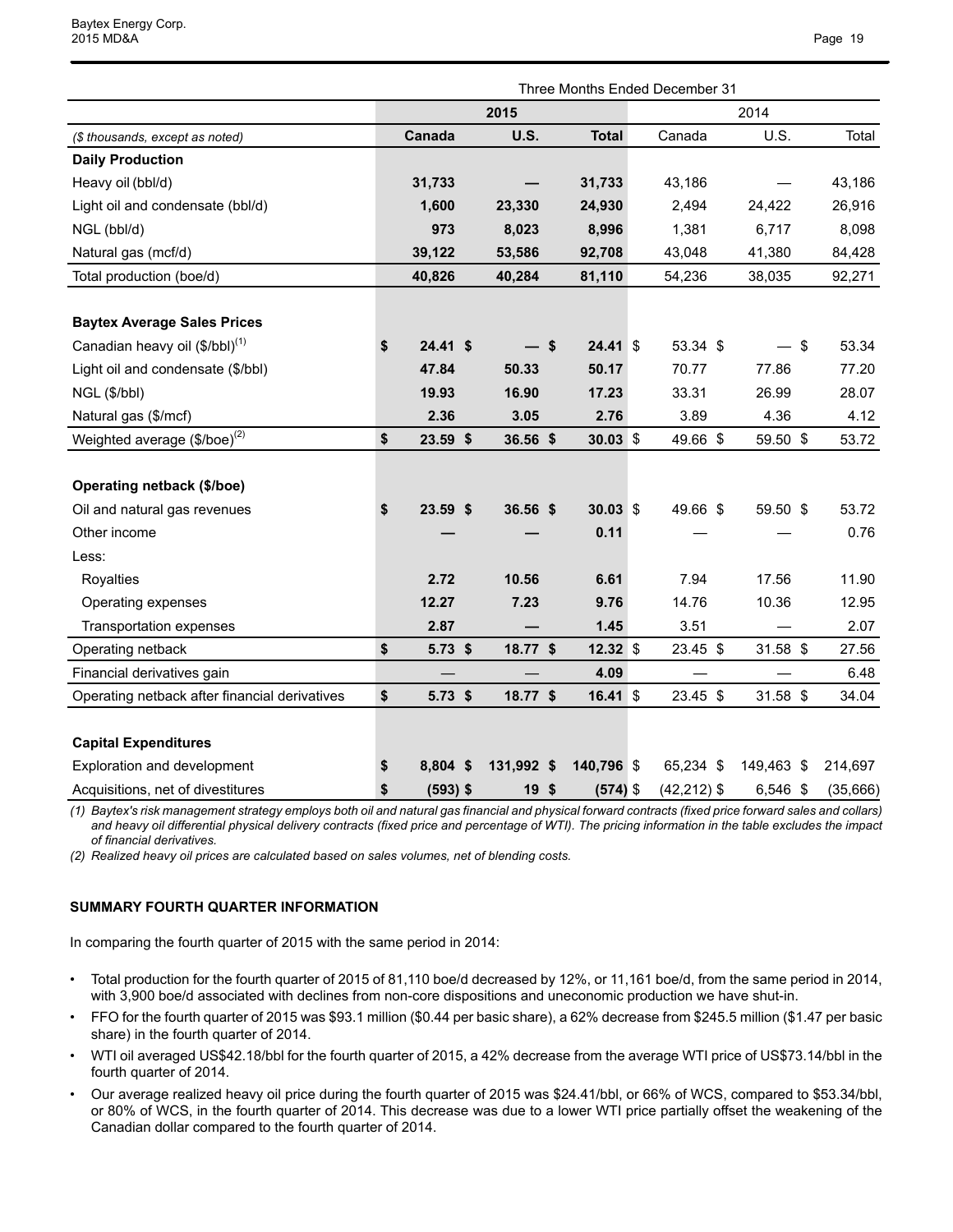- Total petroleum and natural gas revenues for the fourth quarter of 2015 were \$230.2 million, a decrease of \$242.2 million from the same period in 2014. Canadian revenues totaled \$93.9 million, a decrease of \$163.9 million from the fourth quarter of 2014 due to lower crude oil prices. In the U.S., the Eagle Ford properties contributed \$135.5 million of revenue for the three months ended December 31, 2015, a decrease of \$72.7 million from the same period in 2014.
- Operating expenses for the fourth quarter of 2015 of \$72.9 million decreased \$37.0 million compared to the same period in 2014 primarily due to lower production volumes associated with our Canadian assets combined with cost reductions achieved across all operations. Operating expenses per boe decreased by \$3.19/boe from the fourth quarter of 2014 to \$9.76/boe in the current period due to cost savings initiatives.
- General and administrative expenses for the three months ended December 31, 2015 were \$12.8 million, a decrease of \$4.2 million from the same period in 2014 due to reductions to staffing levels to coincide with lower activity levels combined with a reduction in discretionary spending. On a per boe basis, general and administrative expenses decreased by \$0.28/boe from the fourth quarter of 2014 to \$1.72/boe due to cost controls and the low incremental overhead associated with the acquired Eagle Ford assets.
- Financing costs for the fourth quarter of 2015 of \$27.9 million increased \$0.6 million as compared to the same period in 2014 due to higher interest expense on U.S. dollar denominated debt as the Canadian dollar weakened against the U.S. dollar offset by lower borrowings on the credit facilities.
- Realized gains on financial derivative contracts totaled \$30.5 million for the three months ended December 31, 2015, a decrease of \$24.5 million from the same period in 2014 mainly due to higher oil volumes hedged in 2014 as both periods saw a significant drop in WTI prices to levels below those set in our fixed price contracts.
- Unrealized gains on financial derivative contracts totaled \$37.9 million for the fourth quarter, a decrease of \$91.5 million from the same period in 2014 due to larger decline in prices during the fourth quarter of 2014 and higher oil volumes hedged.
- Depletion expense totaled \$163.8 million for the three months ended December 31, 2015, as compared to \$176.4 million in the same period of 2014 due to declining production volumes. The depletion rate per boe for the fourth quarter of 2015 remained consistent at \$21.12/boe compared to \$20.78/boe for the same period in 2014.
- Due to the further decline in commodity prices, we have recorded a \$545.3 million impairment charge in the fourth quarter of 2015 as compared to the \$449.6 million in the same period in 2014. The impairment relates to \$499.6 million of oil and gas properties associated with the Eagle Ford acquisition and \$45.7 million of impairment recognized prior to the disposition of non-core assets in Canada.
- Capital expenditures related to exploration and development of \$140.8 million were incurred in the fourth quarter of 2015, a decrease of \$73.9 million from the same period in 2014. The decrease was mainly in response to the drop in commodity prices during 2015 compared to 2014. We drilled 12.6 net wells in the fourth quarter of 2015 (all in the Eagle Ford), compared to 28.3 net wells (12.9 in Canada and 15.4 in Eagle Ford) during the same period in 2014.

## **RISK FACTORS**

Baytex management is focused on long-term strategic planning and has identified the key risks, uncertainties and opportunities associated with our business that can impact the financial results. Further information regarding risks and uncertainties affecting our business is contained in our Annual Information Form for the year ended December 31, 2015 under the "Risk Factors" section.

## **Volatility of Oil and Natural Gas Prices**

Our financial condition is substantially dependent on, and highly sensitive to the prevailing prices of crude oil and natural gas. Prices for crude oil and natural gas fluctuate in response to changes in the supply of, and demand for, crude oil and natural gas, market uncertainty and a variety of additional factors beyond our control. Crude oil prices are primarily determined by international supply and demand. Factors which affect crude oil prices include the actions of OPEC, the condition of the Canadian, United States, European and Asian economies, government regulation, political stability in the Middle East and elsewhere, the foreign supply of crude oil, the price of foreign imports, the ability to secure adequate transportation for products, the availability of alternate fuel sources and weather conditions. Natural gas prices realized are affected primarily in North America by supply and demand, weather conditions, industrial demand, prices of alternate sources of energy and developments related to the market for liquefied natural gas. All of these factors are beyond our control and can result in a high degree of price volatility. Fluctuations in currency exchange rates further compound this volatility when the commodity prices, which are generally set in U.S. dollars, are stated in Canadian dollars.

Our financial performance also depends on revenues from the sale of commodities which differ in quality and location from underlying commodity prices quoted on financial exchanges. Of particular importance are the price differentials between our light/medium oil and heavy oil (in particular the light/heavy differential) and quoted market prices. Not only are these discounts influenced by regional supply and demand factors, they are also influenced by other factors such as transportation costs, capacity and interruptions, refining demand, the availability and cost of diluents used to blend and transport product and the quality of the oil produced, all of which are beyond our control. The supply of Canadian crude oil with demand from the refinery complex and access to those markets through various transportation outlets is currently finely balanced and, therefore, very sensitive to pipeline and refinery outages, which contributes to this volatility.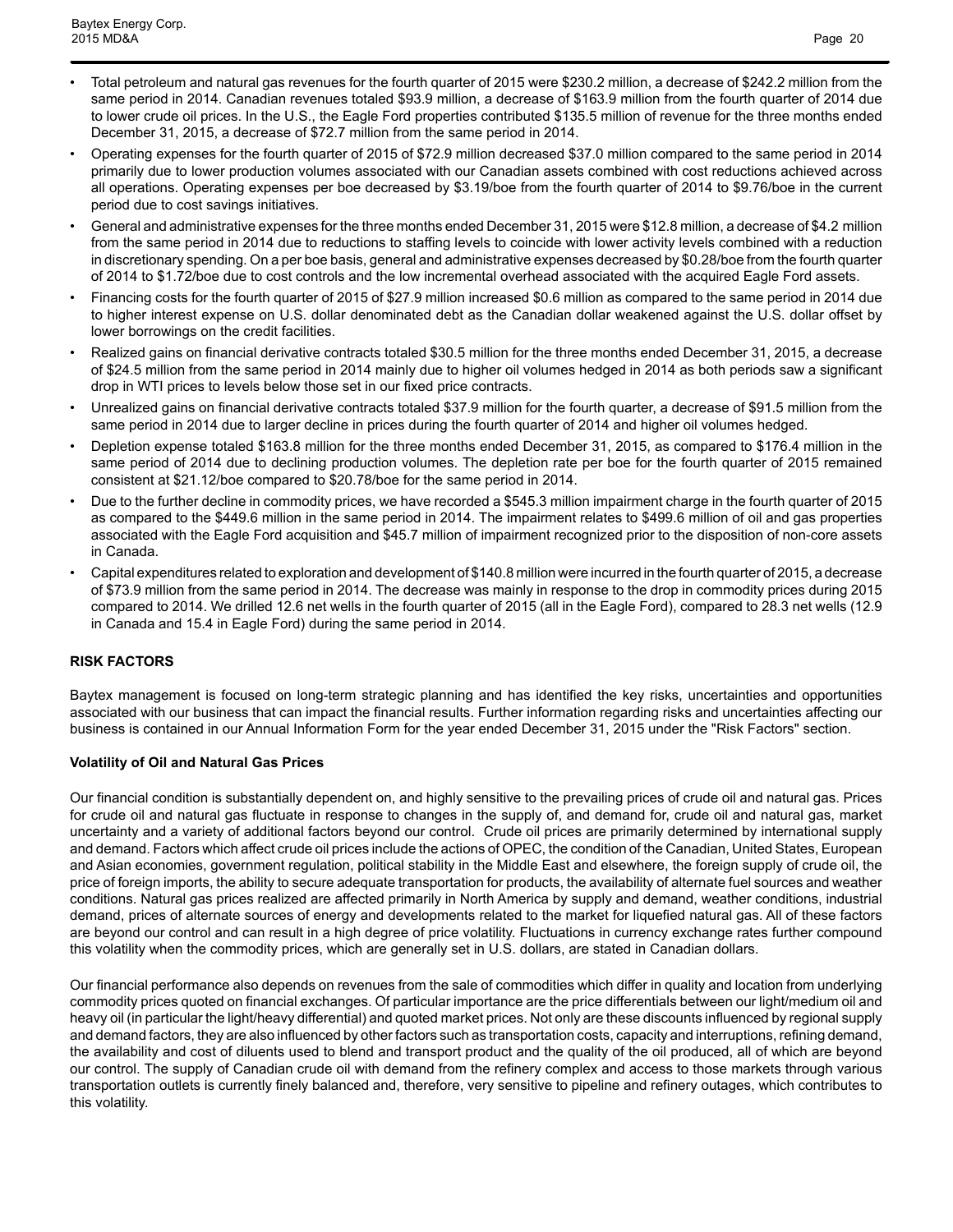A prolonged period of low and/or volatile commodity prices, particularly for oil, may negatively impact our ability to meet guidance targets, maintain our business and meet all of our financial obligations as they come due, it could also result in the shut in of currently producing wells, a delay or cancellation of existing or future drilling, development or construction programs, unutilized long-term transportation commitments and a reduction in the value and amount of our reserves.

Our reserves as at December 31, 2015 are estimated using forecast prices and costs. These prices are above current crude oil and natural gas prices. If crude oil and natural gas prices stay at current levels, our reserves may be substantially reduced as economic limits of developed reserves are reached earlier and undeveloped reserves become uneconomic at such prices. Even if some reserves remain economic at lower price levels, sustained low prices may compel us to re-evaluate our development plans and reduce or eliminate various projects with marginal economics.

We conduct assessments of the carrying value of our assets in accordance with IFRS. If crude oil and natural gas forecast prices decline further, it could result in downward revisions to the carrying value of our assets and our net earnings could be adversely affected.

#### **Debt Service and Refinancing**

We are required to comply with covenants under the Revolving Facilities and the our senior unsecured notes. In the event that we do not comply with these covenants, our access to capital (including our ability to make borrowings under our Revolving Facilities) could be restricted or repayment could be required on an accelerated basis by our lenders.

Our existing Revolving Facilities and any replacement facilities may not provide sufficient liquidity. We currently have Revolving Facilities in the amount of \$800 million plus US\$200 million. The amounts available under our existing Revolving Facilities may not be sufficient for future operations, or we may not be able to obtain additional financing on economic terms attractive to us, if at all. There can be no assurance that the amount of our Revolving Facilities will be adequate for our future financial obligations, including our future capital expenditure program, or that we will be able to obtain additional funds. In the event we are unable to refinance our debt obligations, it may impact our ability to fund our ongoing operations. In the event that the Revolving Facilities are not extended before June 2019, indebtedness under the Revolving Facilities will be repayable at that time. There is also a risk that the Revolving Facilities will not be renewed for the same amount or on the same terms.

## **Access to Capital Markets**

The future development of our business may be dependent on our ability to obtain additional capital including, but not limited to, debt and equity financing. Unpredictable financial markets and the associated credit impacts may impede our ability to secure and maintain cost effective financing and limit our ability to achieve timely access to capital markets on acceptable terms and conditions. If external sources of capital become limited or unavailable, our ability to make capital investments, continue our business plan, meet all of our financial obligations as they come due and maintain existing properties may be impaired. Should the lack of financing and uncertainty in the capital markets adversely impact our ability to refinance debt, additional equity may be issued resulting in a dilutive effect on current and future shareholders.

Our ability to obtain additional capital is dependent on, among other things, interest in investments in the energy industry in general and interest in our securities in particular and our ability to maintain our credit ratings. If we are unable to maintain our indebtedness and financial ratios at levels acceptable to our credit rating agencies, or should our business prospects deteriorate, our credit ratings could be downgraded, which would adversely affect the value of our outstanding securities and existing debt and our ability to obtain new financing and may increase our borrowing costs.

## **Non-operating Agreements in the U.S.**

Marathon Oil EF LLC ("Marathon Oil"), a wholly-owned subsidiary of Marathon Oil Corporation, is the operator of a substantial majority of our Eagle Ford acreage and we will be reliant upon Marathon Oil to operate successfully. Marathon Oil will make decisions based on its own best interests and the collective best interests of all of the working interest owners of this acreage, which may not be in our best interests. We have a limited ability to exercise influence over the operational decisions of Marathon Oil, including the setting of capital expenditure budgets and determination of drilling locations and schedules. The success and timing of development activities operated by Marathon Oil will depend on a number of factors that will largely be outside of our control, including:

- the timing and amount of capital expenditures;
- Marathon Oil's expertise and financial resources;
- approval of other participants in drilling wells;
- selection of technology; and
- the rate of production of reserves, if any.

To the extent that the capital expenditure requirements related to our Eagle Ford acreage exceeds our budgeted amounts, it may reduce the amount of capital we have available to invest in our other assets. If we are not willing or are unable to fund our capital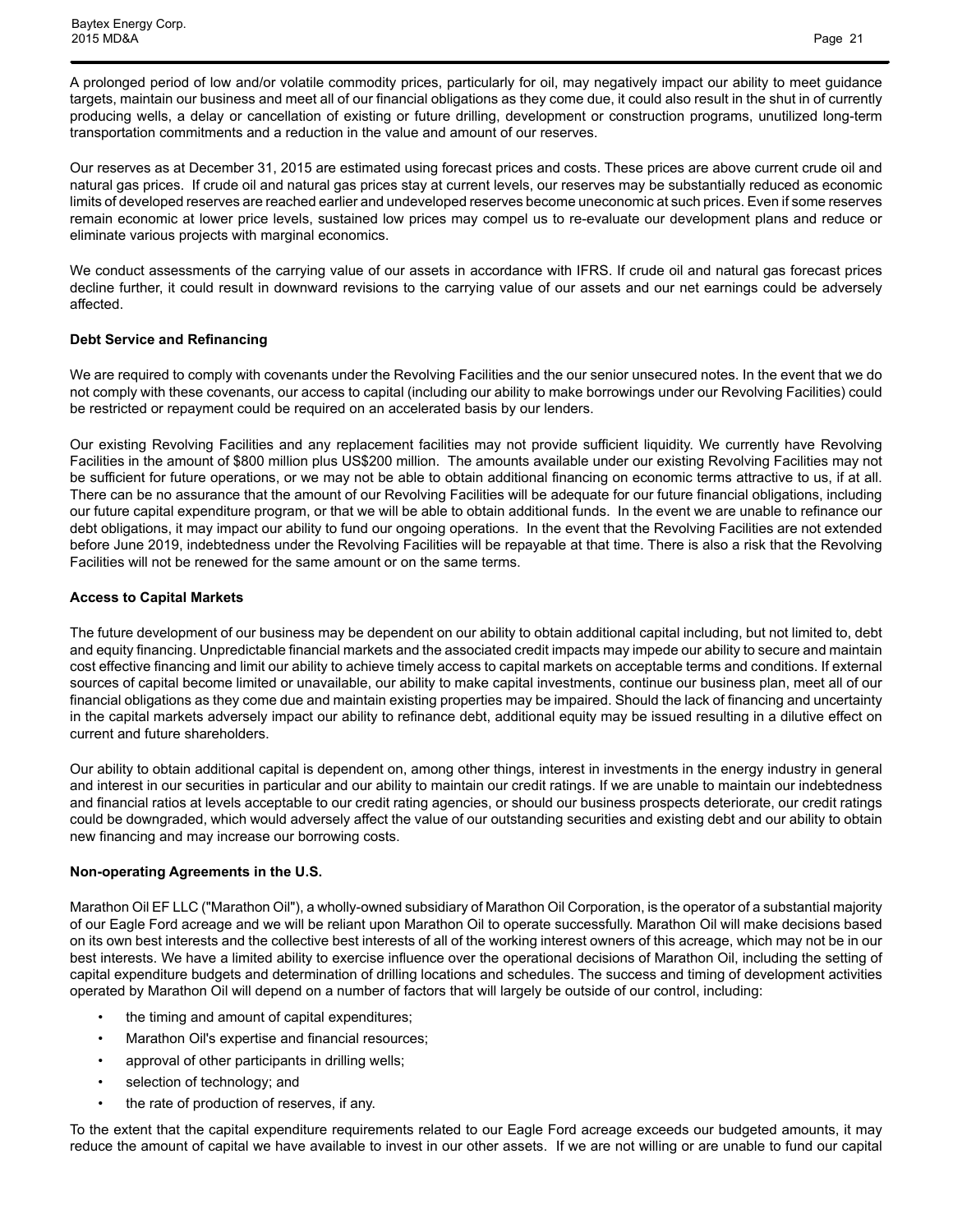expenditure requirements relating to our Marathon Oil-operated drilling locations, our interests in our drilling locations may be diluted or forfeited.

#### **Variations in Interest Rates and Foreign Exchange Rates**

There is a risk that the interest rates will increase given the current historical low level of interest rates. An increase in interest rates could result in a significant increase in the amount we pay to service debt and could have an adverse effect on our financial condition, results of operations and future growth, potentially resulting in a decrease to the market price of our common shares.

World oil prices are quoted in U.S. dollars and the price received by Canadian producers is therefore affected by the Canada/U.S. foreign exchange rate that may fluctuate over time. A material increase in the value of the Canadian dollar may negatively impact our revenues. A substantial portion of our operations and production are in the United States and, as such, we are exposed to foreign currency risk on both revenues and costs to the extent the value of the Canadian dollar decreases relative to the U.S. dollar. In addition, we are exposed to foreign currency risk as a large portion of our senior unsecured notes are denominated in U.S. dollars and the interest payable thereon is payable in U.S. dollars. Future Canada/U.S. foreign exchange rates could also impact the future value of our reserves as determined by our independent evaluator.

#### **Credit Risk**

We are subject to the risk that counterparties to our risk management contracts, marketing arrangements and operating agreements and other suppliers of products and services may default on their obligations under such agreements or arrangements, including as a result of liquidity requirements or insolvency. Furthermore, low oil and natural gas prices increase the risk of bad debts related to our joint venture and industry partners. A failure by such counterparties to make payments or perform their operational or other obligations to us may adversely affect our results of operations, cash flows and financial position.

#### **Hedging Program**

In response to fluctuations in commodity prices, foreign exchange and interest rates, we may utilize various derivative financial instruments and physical sales contracts to manage our exposure under a hedging program. We also use derivative instruments in various operational markets to optimize our supply or production chain. The terms of these arrangements may limit the benefit to us of favourable changes in these factors, including receiving less than the market price for our production, and may also result in royalties being paid on a reference price which is higher than the hedged price. We may also suffer financial loss due to hedging arrangements if we are unable to produce oil or natural gas to fulfill our delivery obligations. There is also increased exposure to counterparty credit risk.

#### **Reserve Estimates**

There are numerous uncertainties inherent in estimating quantities of reserves, including many factors beyond our control. In general, estimates of economically recoverable oil and natural gas reserves and the future net revenues therefrom are based upon a number of factors and assumptions made as of the date on which the reserves estimates were determined, such as geological and engineering estimates which have inherent uncertainties, the assumed effects of regulation by governmental agencies, historical production from the properties, initial production rates, production decline rates, the availability, proximity and capacity of oil and gas gathering systems, pipelines and processing facilities and estimates of future commodity prices and capital costs, all of which may vary considerably from actual results.

All such estimates are, to some degree, uncertain and classifications of reserves are only attempts to define the degree of uncertainty involved. For these reasons, estimates of the economically recoverable oil and natural gas reserves attributable to any particular group of properties, the classification of such reserves based on risk of recovery and estimates of future net revenues expected therefrom, prepared by different engineers or by the same engineers at different times, may vary substantially. Our actual production, revenues, royalties, taxes and development, abandonment and operating expenditures with respect to our reserves will likely vary from such estimates, and such variances could be material.

Estimates of reserves that may be developed and produced in the future are often based upon volumetric calculations and upon analogy to similar types of reserves, rather than upon actual production history. Subsequent evaluation of the same reserves based upon production history will result in variations in the previously estimated reserves.

#### **Additional Business Risks**

Our business involves many operating risks related to acquiring, developing and exploring for oil and natural gas which even a combination of experience, knowledge and careful evaluation may not be able to overcome. Our operational risks include, but are not limited to: operational and safety considerations; pipeline transportation and interruptions; reservoir performance and technical challenges; partner risks; competition; technology; land claims; our ability to hire and retain necessary skilled personnel; the availability of drilling and related equipment; information systems; seasonality and access restrictions; timing and success of integrating the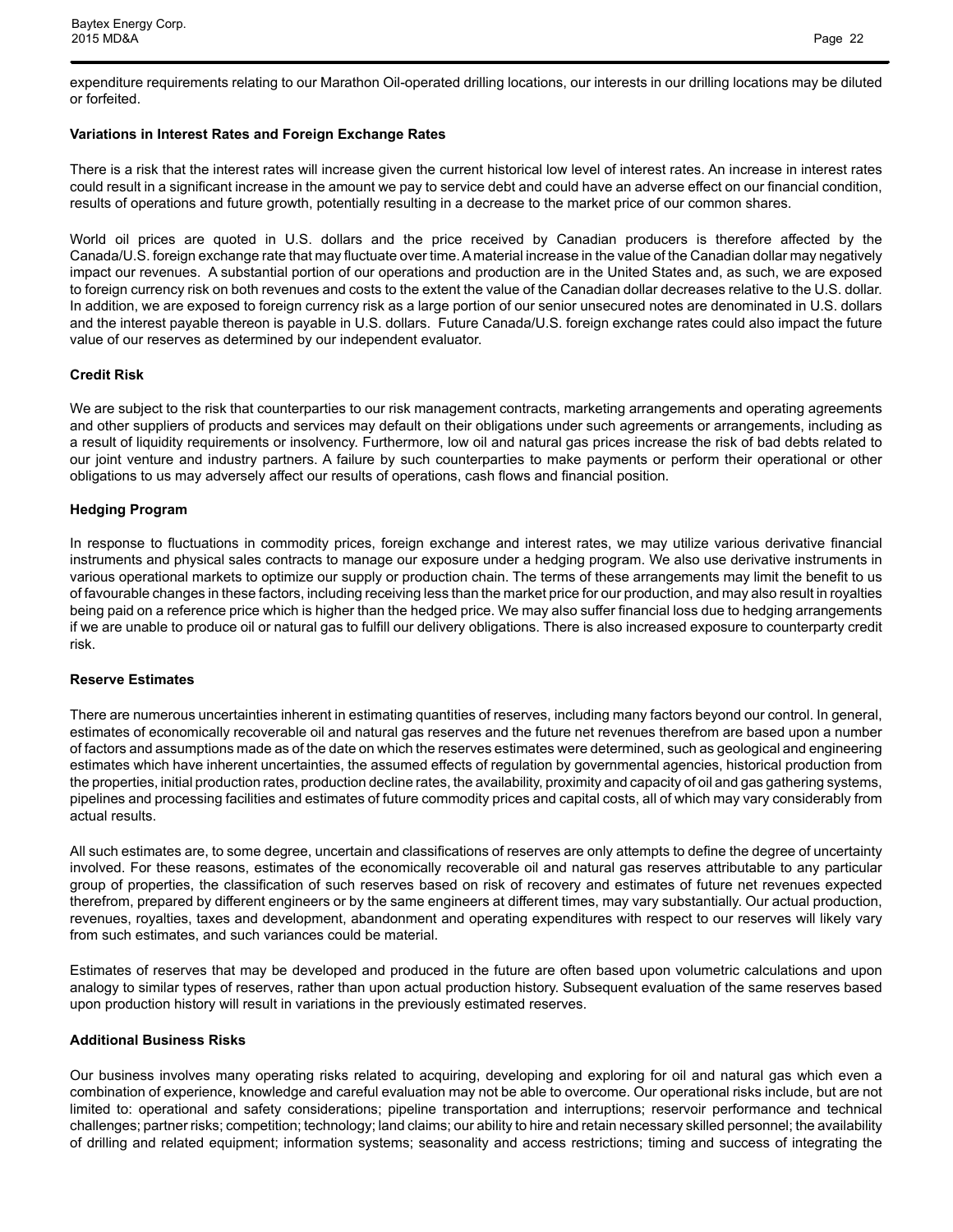business and operations of acquired assets and companies; phased growth execution; risk of litigation, regulatory issues, increases in government taxes and changes to royalty or mineral/severance tax regimes; and risk to our reputation resulting from operational activities that may cause personal injury, property damage or environmental damage.

### **Environmental Regulation and Risk**

The oil and natural gas industry is currently subject to environmental regulations pursuant to a variety of federal, provincial and state legislation, all of which is subject to governmental review and revision from time to time. Such legislation provides for restrictions and prohibitions on the release or emission of various substances produced in association with certain oil and gas industry operations. In addition, such legislation sets out the requirements with respect to oilfield waste handling and storage, habitat protection and the satisfactory operation, maintenance, abandonment and reclamation of well and facility sites. Compliance with such legislation can require significant expenditures and a breach of such requirements may result in suspension or revocation of necessary licenses and authorizations, civil liability for pollution damage and the imposition of material fines and penalties. Further, environmental legislation is evolving in a manner expected to result in stricter standards and enforcement, larger fines and liability and potentially increased capital expenditures and operating costs. Although Baytex believes that it will be in material compliance with current applicable environmental legislation, no assurance can be given that environmental laws will not result in a curtailment of production or a material increase in the costs of production, development or exploration activities or otherwise have a material adverse effect on Baytex's business, financial condition, results of operations and prospects.

## **Climate Change Regulation**

Our exploration and production facilities and other operations and activities emit greenhouse gases which may require us to comply with greenhouse gas emissions legislation that is enacted in jurisdictions where we have operations. A number of federal, provincial and state governments have announced their intention to regulate greenhouse gases and certain air pollutants. These governments are currently developing the regulatory and policy frameworks to deliver on their announcements. In most cases there are few technical details regarding the implementation and coordination of these plans. The Canadian federal government has stated that it will work with the provinces of Canada to come up with a national strategy and it remains unclear what approach the United States federal government will take. Currently, certain provinces and states, including Alberta and British Columbia, have implemented greenhouse gas emission legislation that impacts areas in which we operate and Alberta has announced a new climate change policy which is expected to include a carbon tax. It is anticipated that other federal, provincial and state announcements and regulatory frameworks to address emissions will continue to emerge.

Further information regarding environmental and climate change regulation is contained in our Annual Information Form for the year ended December 31, 2015 under the "Industry Conditions - Climate Change Regulation" section.

#### **DISCLOSURE CONTROLS AND PROCEDURES**

As of December 31, 2015, an evaluation was conducted of the effectiveness of Baytex's "disclosure controls and procedures" (as defined in the United States by Rules 13a-15(e) and 15d-15(e) under the Securities Exchange Act of 1934 (the "Exchange Act") and in Canada by National Instrument 52-109, Certification of Disclosure in Issuers' Annual and Interim Filings) under the supervision of and with the participation of management, including the President and Chief Executive Officer and the Chief Financial Officer. Based on that evaluation, the President and Chief Executive Officer and the Chief Financial Officer concluded that Baytex's disclosure controls and procedures are effective to ensure that the information required to be disclosed in the reports that Baytex files or submits under the Exchange Act or under Canadian securities legislation is (i) recorded, processed, summarized and reported within the time periods specified in the applicable rules and forms and (ii) accumulated and communicated to the Company's management, including the President and Chief Executive Officer and Chief Financial Officer, to allow timely decisions regarding the required disclosure.

It should be noted that while the President and Chief Executive Officer and the Chief Financial Officer believe that the Company's disclosure controls and procedures provide a reasonable level of assurance that they are effective, they do not expect that Baytex's disclosure controls and procedures will prevent all errors and fraud. A control system, no matter how well conceived or operated, can provide only reasonable, not absolute, assurance that the objectives of the control system are met.

## **MANAGEMENT'S REPORT ON INTERNAL CONTROL OVER FINANCIAL REPORTING**

The President and Chief Executive Officer and Chief Financial Officer of Baytex (collectively, the "certifying officers") are responsible for establishing and maintaining disclosure controls and procedures and internal control over financial reporting for Baytex. Disclosure controls and procedures are designed to provide reasonable assurance that (i) material information relating to Baytex is made known to the certifying officers by others, particularly during the period in which public filings are being prepared and (ii) information required to be disclosed by Baytex in filings submitted by it under securities legislation is recorded, processed, summarized and reported within the time periods specified in securities legislation. Internal control over financial reporting is a process designed to provide reasonable assurance regarding the reliability of financial reporting and the preparation of Baytex's financial statements for external reporting purposes in accordance with Canadian GAAP.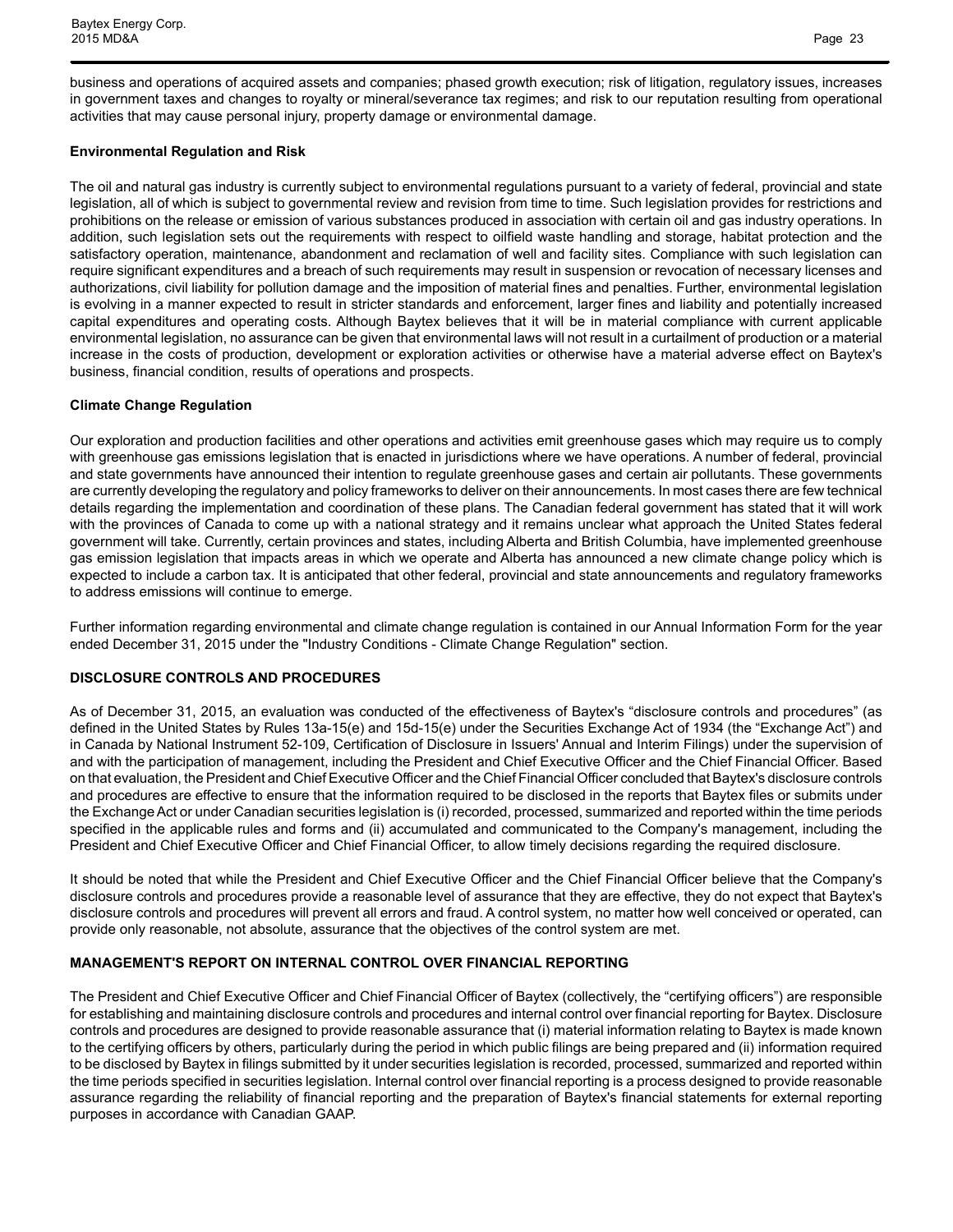Due to inherent limitations, internal control over financial reporting may not prevent or detect misstatements. Additionally, projections of any evaluations of effectiveness to future periods are subject to risk that controls may become inadequate because of changes in conditions or deterioration in the degree of compliance with Baytex's policies and procedures. Management has assessed the effectiveness of the Company's internal control over financial reporting as of December 31, 2015 based on the framework in Internal Control - Integrated Framework issued by the Committee of Sponsoring Organizations of the Treadway Commission (2013). Based on this assessment, management concluded that the Company maintained effective internal control over financial reporting as of December 31, 2015. The effectiveness of Baytex's internal control over financial reporting as of December 31, 2015 has been audited by Deloitte LLP, as reflected in their report for 2015.

Baytex previously excluded Aurora Oil & Gas Limited, which was acquired through a business combination on June 11, 2014, from the Company's evaluation of disclosure controls and procedures and internal controls over financial reporting as permitted by applicable securities laws in Canada and the U.S. During the second quarter of 2015, the Company completed the evaluation and integration of the disclosure controls and, procedures and internal controls over financial reporting of Aurora Oil & Gas Limited. No material changes were made to our internal control over financial reporting during the year ended December 31, 2015.